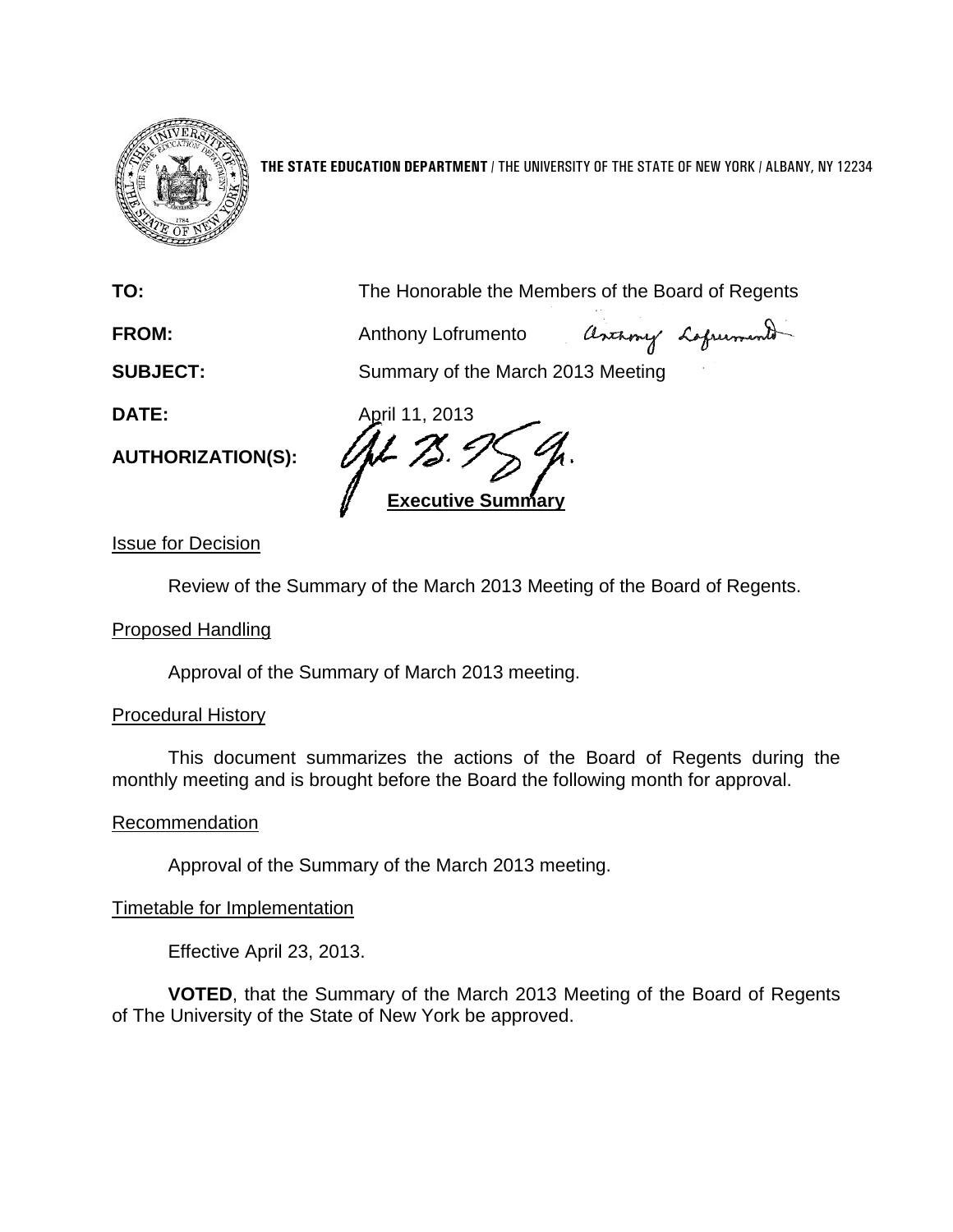

# *SUMMARY OF THE MARCH 2013 MEETING*

## *OF THE BOARD OF REGENTS*

## *OF*

## *THE UNIVERSITY OF THE STATE OF NEW YORK*

*Held at the State Education Building*

*Albany, New York March 11 and 12, 2013*

*Anthony Lofrumento, Secretary Board of Regents*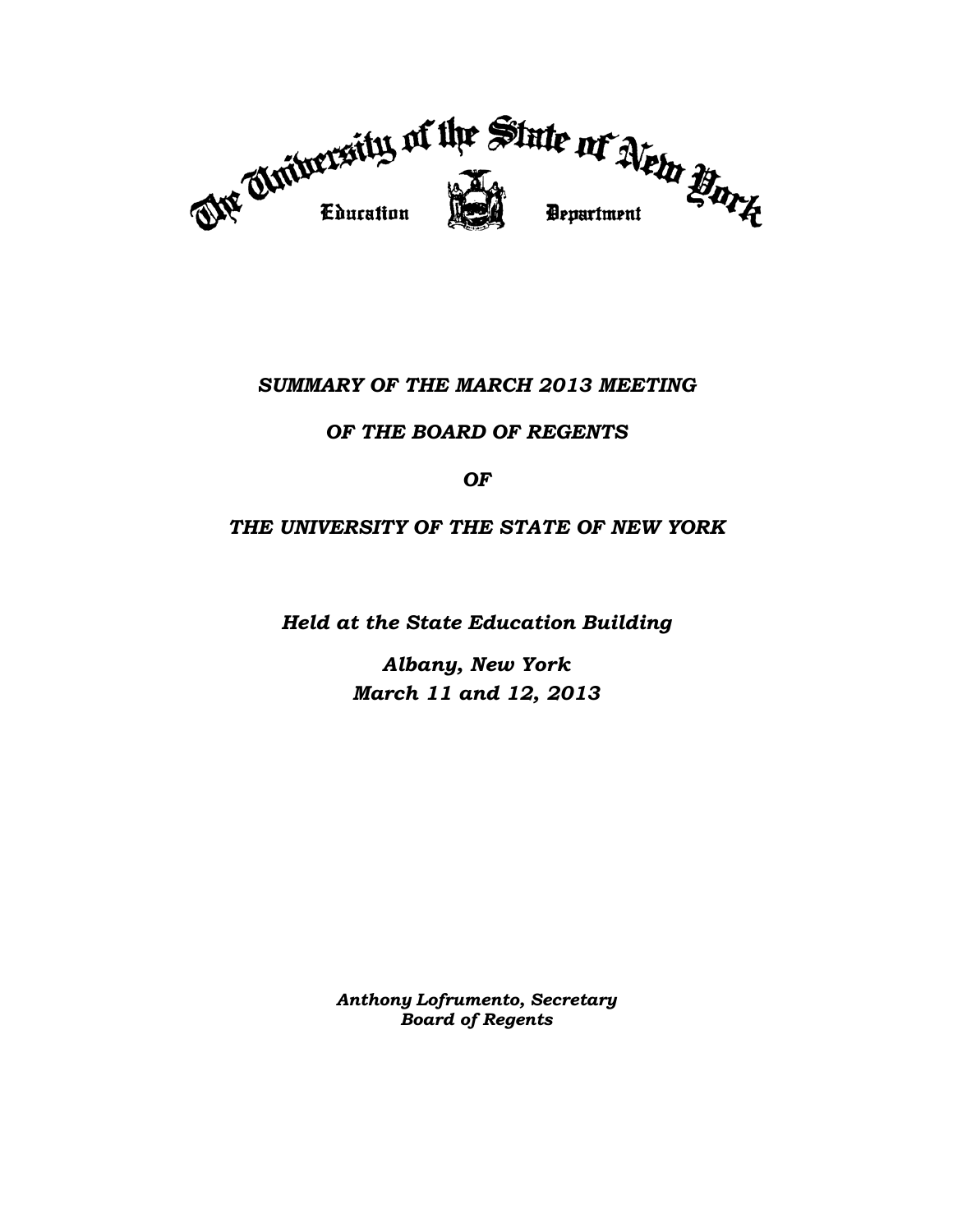## *THE BOARD OF REGENTS*

The Board of Regents of The University of the State of New York held a public session on Monday, March 11 at 9:00 a.m. pursuant to a call to duty sent to each Regent.

### **MEETING OF THE FULL BOARD, Monday, March 11 at 9:00 a.m.**

#### **Board Members in Attendance:**

Chancellor Merryl H. Tisch Vice Chancellor Anthony S. Bottar Robert M. Bennett, Chancellor Emeritus James C. Dawson Geraldine D. Chapey Harry Phillips, 3rd James R. Tallon, Jr. Roger Tilles Charles R. Bendit Betty A. Rosa Lester W. Young, Jr. Christine D. Cea Wade S. Norwood James O. Jackson Kathleen M. Cashin James E. Cottrell T. Andrew Brown

Also present were the Commissioner of Education, John B. King Jr., Executive Deputy Commissioner, Elizabeth Berlin, Counsel, Deputy Commissioner for Legal Affairs, Richard J. Trautwein, and the Secretary, Board of Regents, Anthony Lofrumento.

Chancellor Merryl H. Tisch called the meeting to order at 9:00 a.m.

## **ACTION ITEMS**

### **Executive Session Motion**

**MOVED**, that the Board of Regents convene in executive session on Tuesday, March 12, 2013 at 11:40 a.m. to discuss litigation and personnel matters.

| <b>Motion by:</b> | Vice Chancellor Anthony S. Bottar            |
|-------------------|----------------------------------------------|
| Seconded by:      | <b>Chancellor Emeritus Robert M. Bennett</b> |
| <b>Action:</b>    | Motion carried unanimously                   |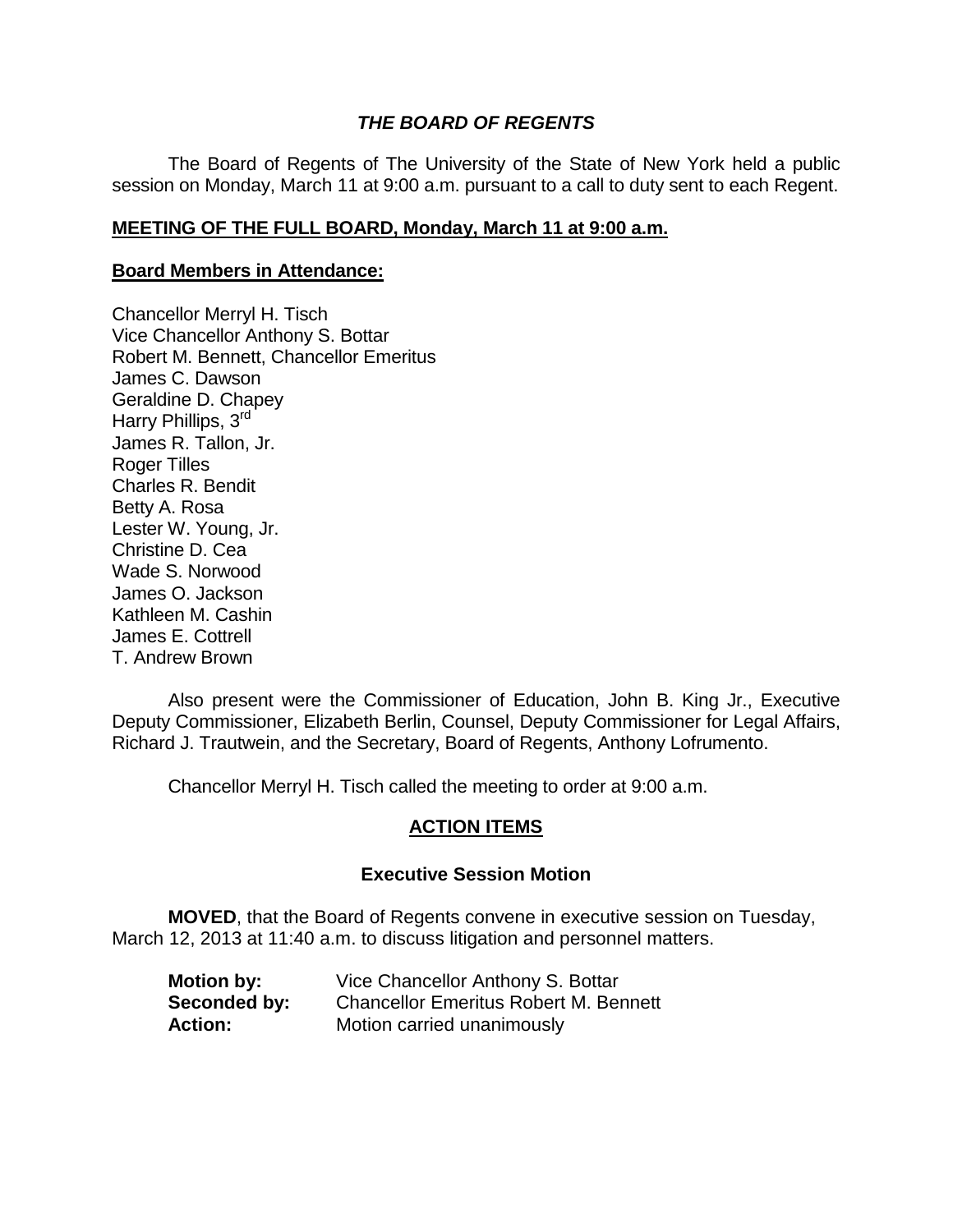### **Election of Chancellor Oral**

The Board met in public session to elect its Chancellor for the Period April 1, 2013 through March 31, 2016. Chancellor Emeritus Bennett followed procedures adopted by the Board in February 1995.

**MOVED**, the nomination of Chancellor Merryl H. Tisch for the office of Chancellor.

| <b>Motion by:</b> | Regent Roger Tilles: I nominate Merryl H. Tisch for the office<br>of Chancellor of the Board of Regents for the period April 1,<br>2013 through March 31, 2016. |
|-------------------|-----------------------------------------------------------------------------------------------------------------------------------------------------------------|
|                   |                                                                                                                                                                 |

| Seconded by:   | Regent Lester W. Young, Jr. |
|----------------|-----------------------------|
| <b>Action:</b> | Motion carried unanimously  |

Following the nominations the Board voted by voice vote.

Chancellor Merryl H. Tisch was re-elected Chancellor by unanimous vote of the members of the Board, the term of office to be April 1, 2013 – March 31, 2016.

## **Election of Vice Chancellor Oral**

The Board met in public session to elect its Vice Chancellor for the Period April 1, 2013 through March 31, 2016. Chancellor Emeritus Bennett followed procedures adopted by the Board in February 1995.

**MOVED**, the nomination of Vice Chancellor Anthony S. Bottar for the office of Vice Chancellor.

| <b>Motion by:</b> | Regent Harry Phillips, 3 <sup>rd:</sup> I nominate Anthony S. Bottar for<br>the office of Vice Chancellor of the Board of Regents for the<br>period of April 1, 2013 through March 31, 2016. |
|-------------------|----------------------------------------------------------------------------------------------------------------------------------------------------------------------------------------------|
| Seconded by:      | Regent Christine D. Cea                                                                                                                                                                      |

| oeconueu py.   | <b>INGYGHI OHIIGHIG D. OGA</b> |
|----------------|--------------------------------|
| <b>Action:</b> | Motion carried unanimously     |

Following the nomination the Board voted by voice vote.

Vice Chancellor Anthony S. Bottar was re-elected Vice Chancellor by unanimous vote of the members of the Board, the term of office to be April 1, 2013 – March 31, 2016.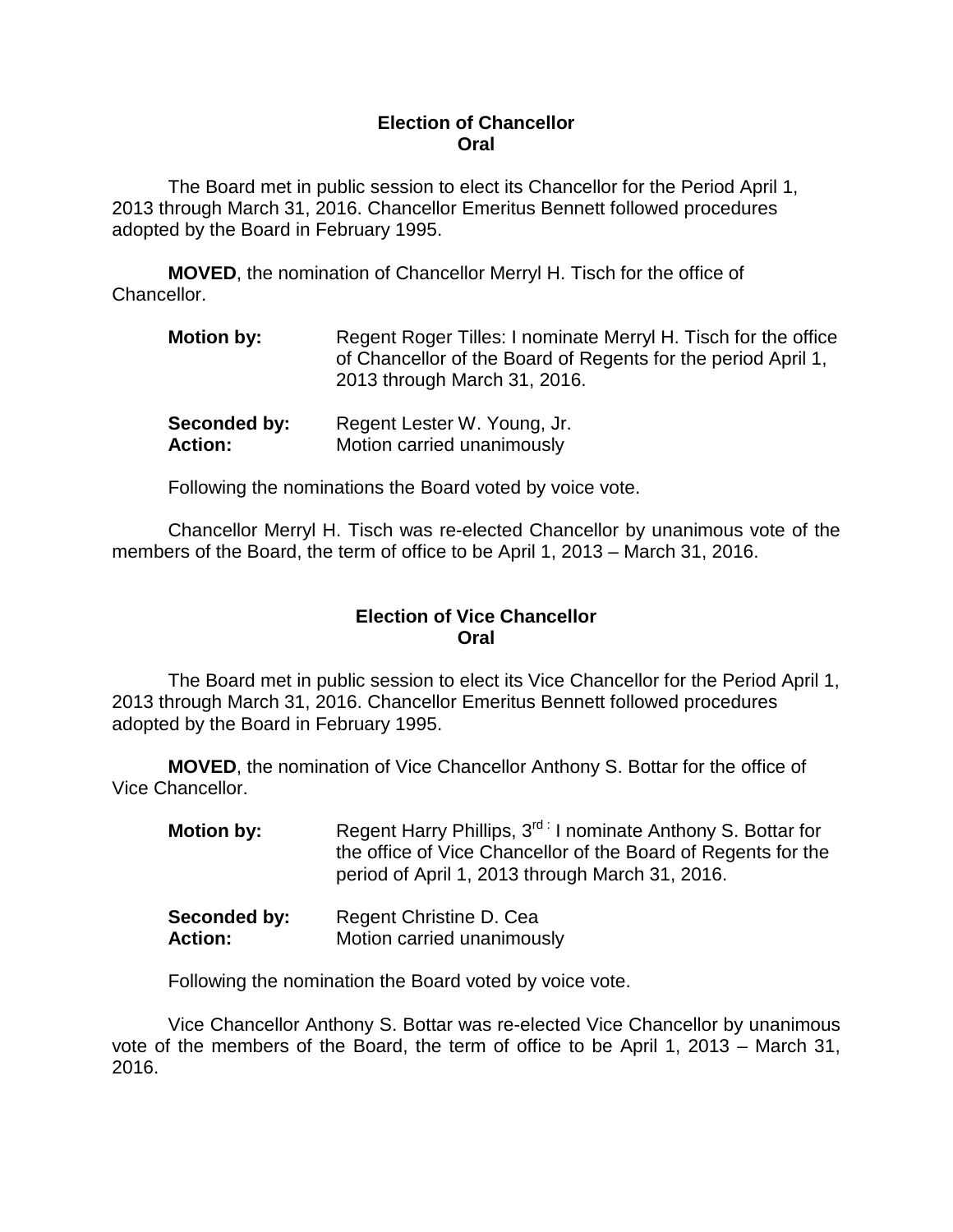# **UPDATES**

## **Common Core Assessment Updates**

Kristen Huff and Ken Wagner provided the Board with an update on Common Core Assessment. (See Attachment I)

## **Online Education Overview**

Commissioner John B. King Jr. provided the Board with an overview on Online Education that would be part of various committee presentations throughout the March Meeting.

Chancellor Merryl H. Tisch adjourned the meeting at 10:00 a.m.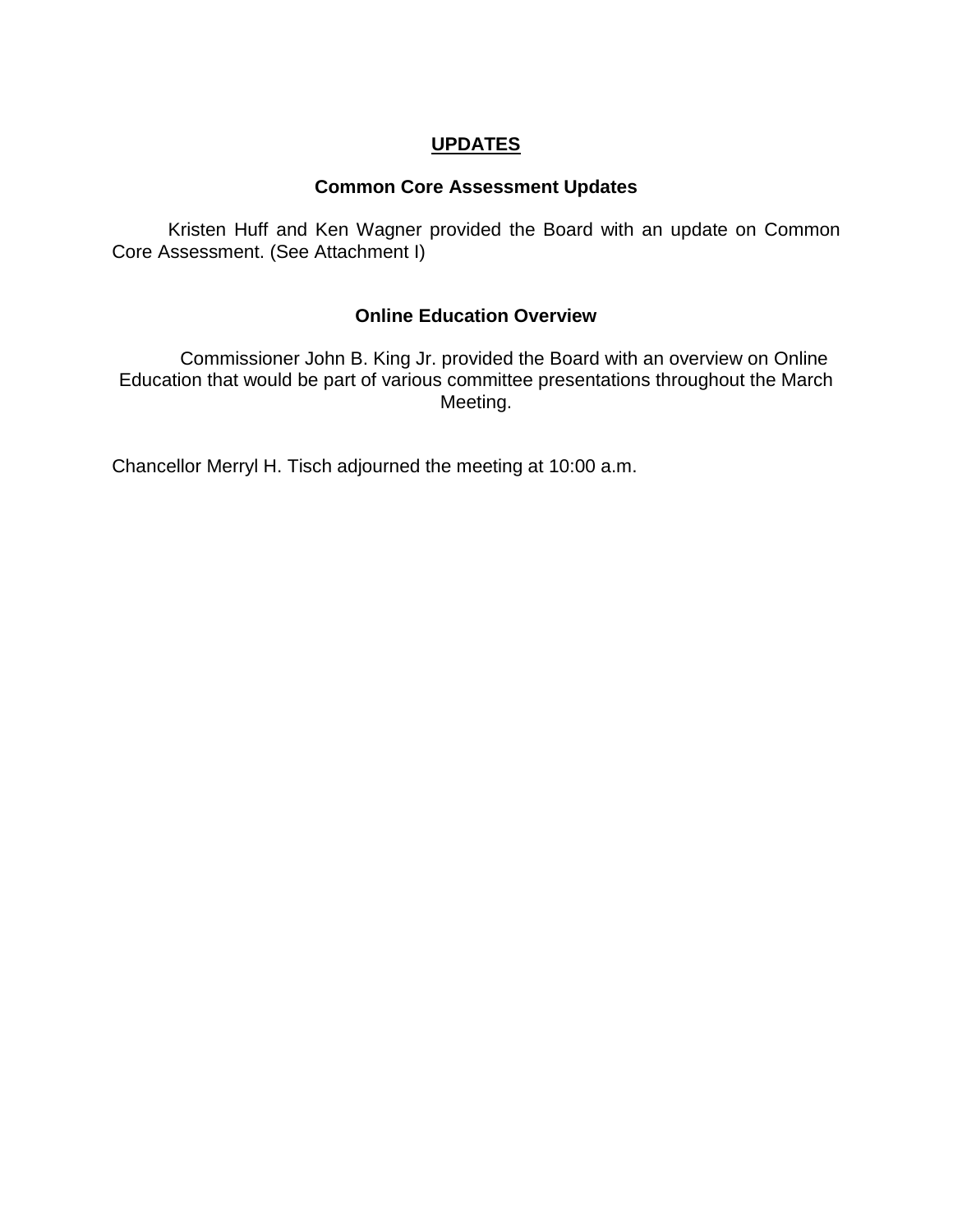## **MEETING OF THE FULL BOARD, Tuesday, March 12 at 11:50 a.m.**

### **Board Members in Attendance:**

Chancellor Merryl H. Tisch Vice Chancellor Anthony S. Bottar Robert M. Bennett, Chancellor Emeritus James C. Dawson Geraldine D. Chapey Harry Phillips, 3rd James R. Tallon, Jr. Roger Tilles Betty A. Rosa Lester W. Young, Jr. Christine D. Cea Wade S. Norwood James O. Jackson Kathleen M. Cashin

Also present were the Commissioner of Education, John B. King Jr., Executive Deputy Commissioner, Elizabeth Berlin, Counsel and Deputy Commissioner for Legal Affairs, Richard J. Trautwein, and the Secretary, Board of Regents, Anthony Lofrumento. Regents Charles R. Bendit, James E. Cottrell and T. Andrew Brown were absent and excused.

Chancellor Merryl H. Tisch called the meeting to order at 11:50 a.m.

## **ACTION ITEMS**

## **Charter Applications BR (A) 1**

**MOVED,** that the Board of Regents approve each application in accordance with the recommendations contained in the summary table (see Appendix I).

## **Supplemental Charter Application BR (A) 1 – SUPPLEMENTAL**

**MOVED,** that the Board of Regents approve the application in accordance with the recommendation contained in the supplemental summary table.

## **Summary of the February 2013 Meeting of the Board of Regents BR (A) 2**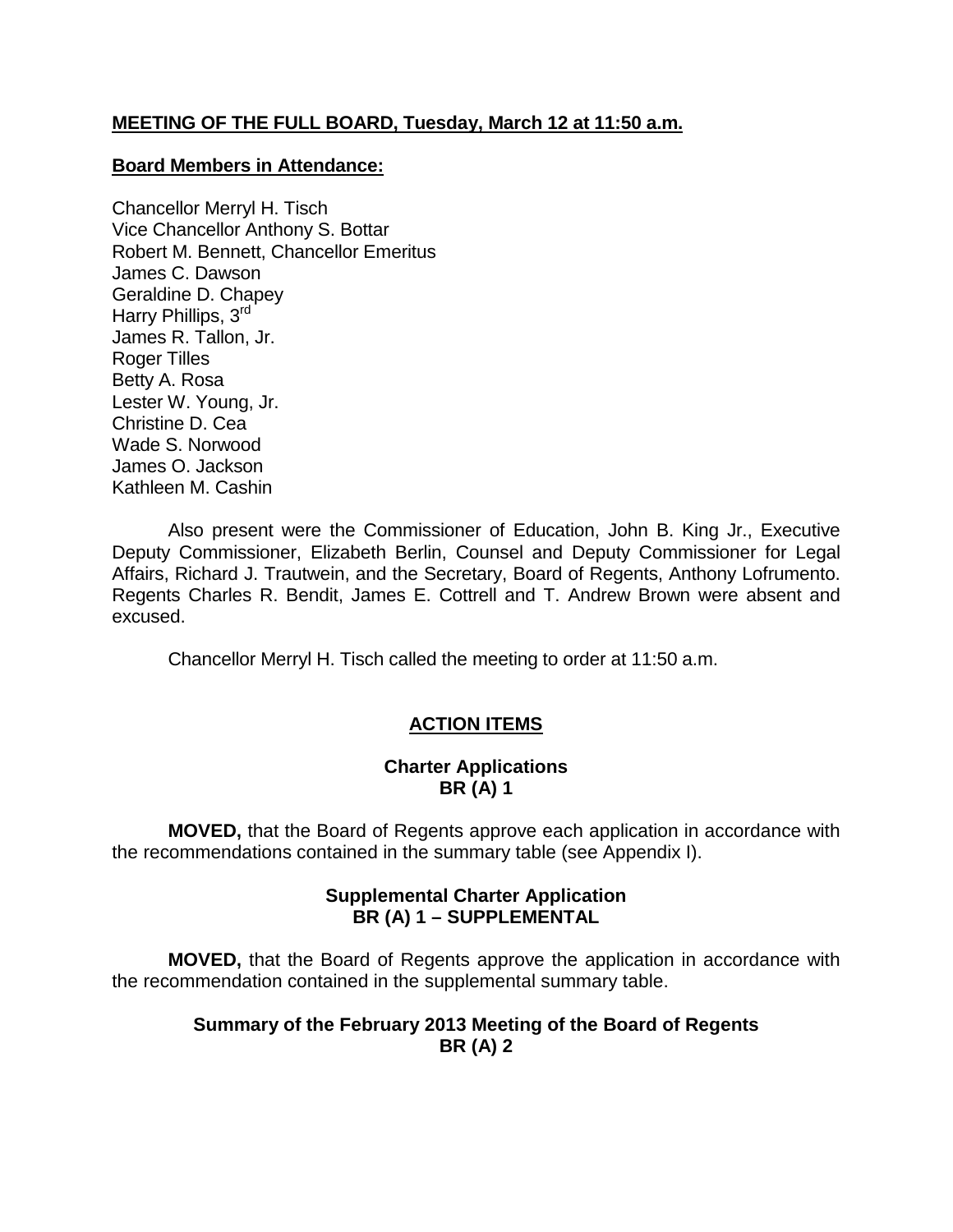**MOVED,** that the Summary of the February 2013 Meeting of the Board of Regents of The University of the State of New York be approved.

| <b>Motion by:</b> | <b>Chancellor Emeritus Robert M. Bennett</b> |
|-------------------|----------------------------------------------|
| Seconded by:      | Regent James C. Dawson                       |
| <b>Action:</b>    | Motion carried unanimously                   |

#### **PROGRAM AREA CONSENT ITEMS**

### **Adult Career and Continuing Education Services (ACCES)**

#### **Proposed Amendments to part 126 and Section 145-2.3 of the Regulations of the Commissioner of Education Relating to the Licensure of Non-Degree Granting Proprietary Schools BR (CA) 1**

**MOVED**, that the Board of Regents approve a master plan amendment to authorize the Unification Theological Seminary to offer a Bachelor of Arts (B.A.) degree program in World Religions and Philosophy.

#### **Professional Practice**

### **(Re)Appointments of Members to the State Boards for the Professions and (Re)Appointments of Extended Members to the State Boards for the Professions for Service on Licensure Disciplinary and/or Licensure Restoration and Moral Character Panels BR (CA) 2**

**MOVED**, that the Regents approve the proposed (re)appointments.

## **Report of the Committee on the Professions Regarding Licensing Petitions BR (CA) 3**

**MOVED**, that the Regents approve the recommendations of the Committee on the Professions regarding licensing petitions.

#### **P-12 Education**

**Merger of KIPP S.T.A.R. College Preparatory Charter School (a SUNY Board of Trustees authorized school) into KIPP NYC Washington Heights Academy Charter School (a Board of Regents authorized school), as surviving education corporation with a name change to KIPP NYC Public Charter Schools, and Renewal of Charter for KIPP S.T.A.R. College Preparatory Charter School BR (CA) 4**

**MOVED,** that the Regents approve the following: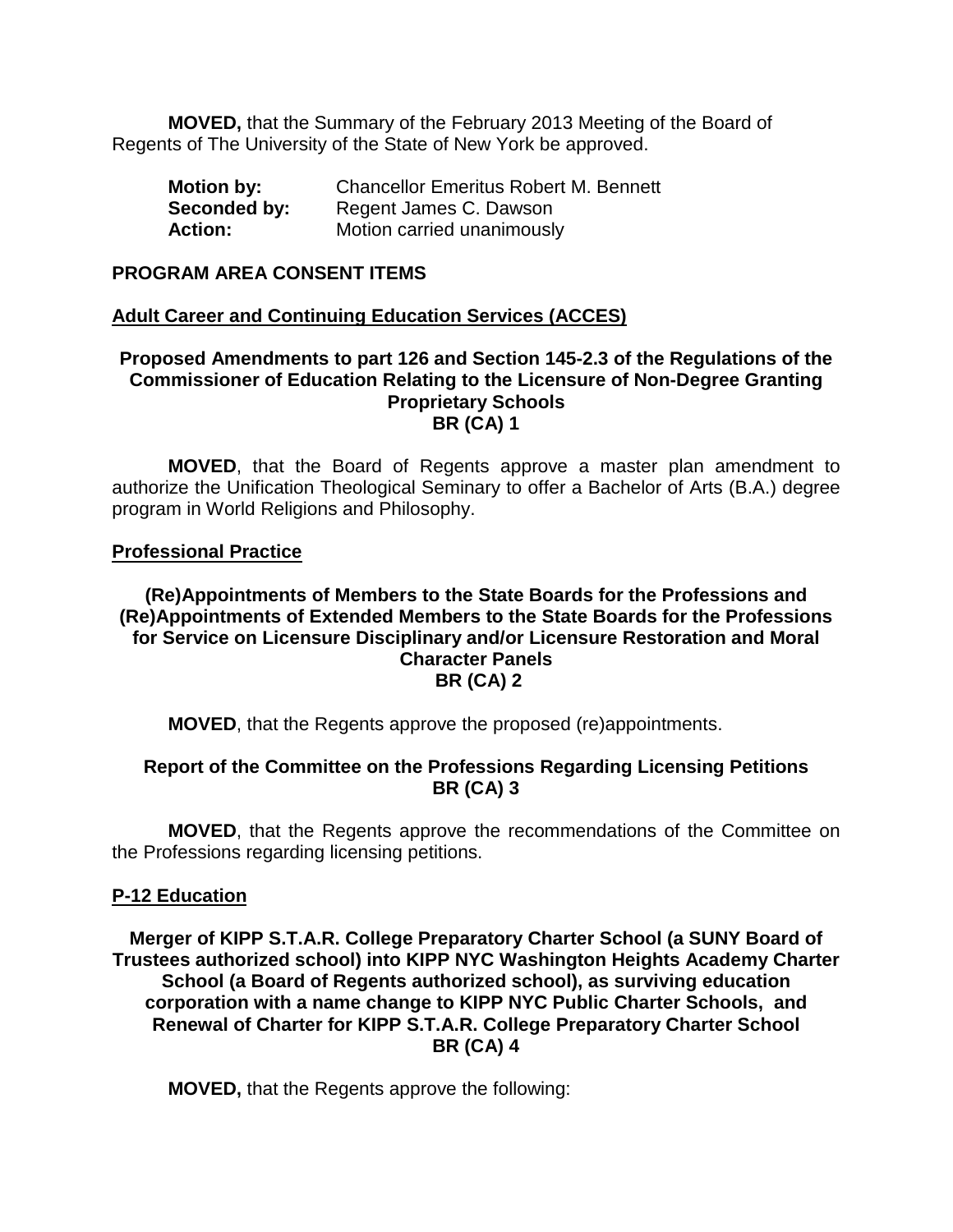## Education Corporation Merger

**VOTED**: That pursuant to the authority contained in Education Law §§223 and 2853(1)(b-1)

- 1. KIPP NYC Washington Heights Academy Charter School and KIPP S.T.A.R. College Preparatory Charter School be and hereby are consolidated, with KIPP NYC Washington Heights Academy Charter School as the surviving corporation under a change of name to KIPP NYC Public Charter Schools.
- 2. KIPP NYC Public Charter Schools, the surviving corporation, shall continue to administer the educational operations and purposes of the constituent corporations in the same manner as they presently exist.
- 3. The separate existence of the education corporation KIPP S.T.A.R. College Preparatory Charter School hereby ceases, and KIPP NYC Public Charter Schools, the surviving corporation, is hereby vested with all the rights, privileges, immunities, powers and authority possessed by or granted by law to each of the constituent corporations. All assets and liabilities of the respective constituent corporations are hereby assets and liabilities of such surviving corporation. All property, real, personal and mixed and all debts to each of the corporations on whatever account are hereby attached to KIPP NYC Public Charter Schools, the surviving corporation, and may be enforced against it to the same extent as if the debts, liabilities and duties had been incurred or contracted by it.
- 4. The consolidated corporation shall operate under the provisional charter granted to KIPP NYC Washington Heights Academy Charter School, which is hereby amended as follows:
	- The name of the surviving education corporation, KIPP NYC Washington Heights Academy Charter School, is changed to "KIPP NYC Public Charter Schools."
	- KIPP NYC Public Schools is authorized to operate two K-12 public charter schools as follows:

1) KIPP NYC Washington Heights Academy Charter School, which is a K-12 school, will operate a school program for grades K-4 located at 586 W 177<sup>th</sup> St, New York, NY 10033 (co-located with PS  $\#115$ ) and a school program for grades 5-8 located at 21 Jumel Place, New York, NY 10032 (co-located with MS #90) whose students will articulate into KIPP NYC College Prep High School located at 625 West 133rd Street, New York, NY 10027.

2) KIPP S.T.A.R. College Preparatory Charter School, which is a K-12 school, will operate a school program for grades K-4 which will be co-located in NYCDOE space beginning in the 20[1](#page-7-0)4-15 school year<sup>1</sup>, and a school program for grades 5-8 at 423 W 123<sup>rd</sup> St, New York, NY 10027

<span id="page-7-0"></span> $1$  NYCDOE school siting for 2014-15 school year has not yet taken place.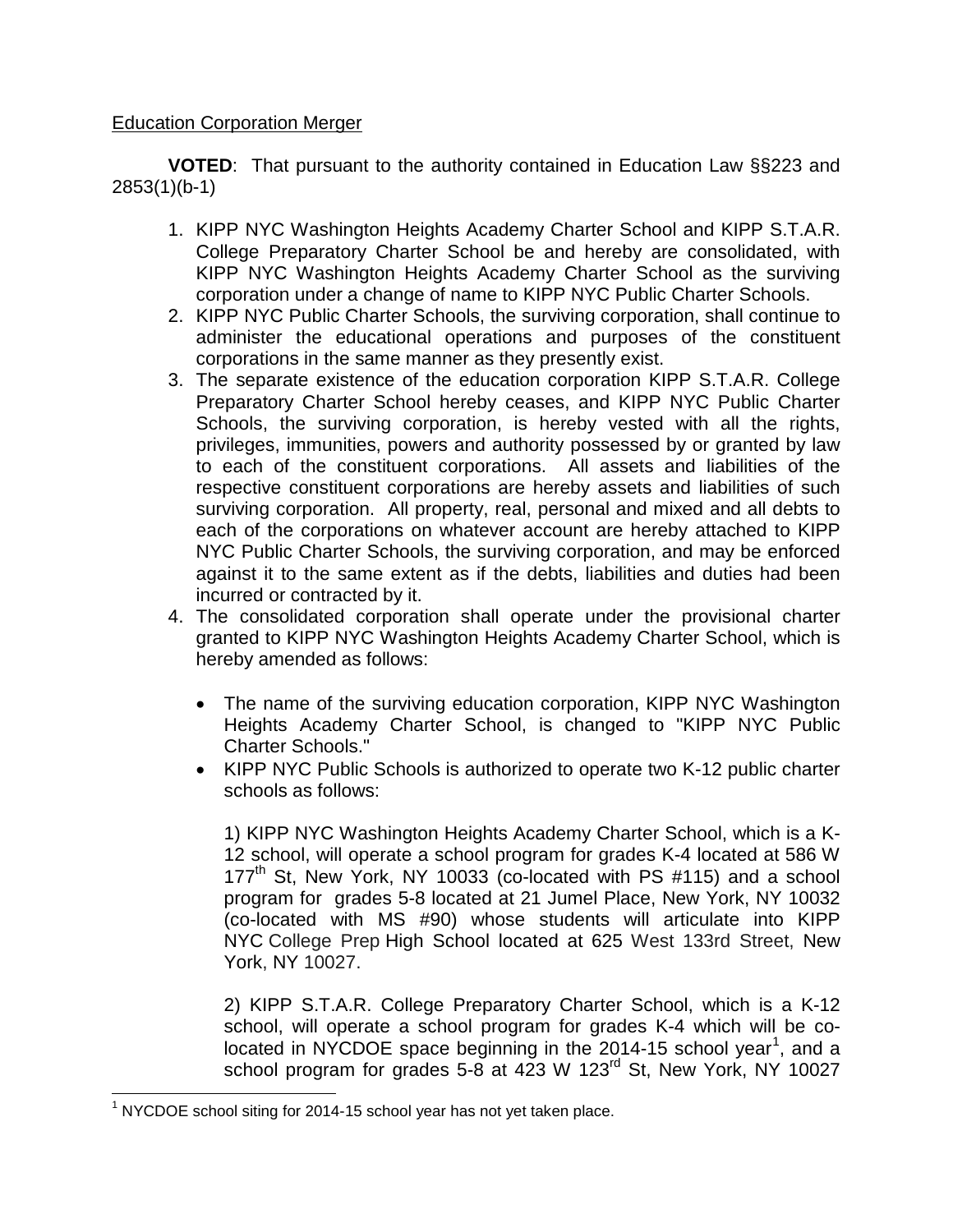(co-located with PS #125) whose students will articulate into KIPP NYC College Prep High School located at 625 W 133rd Street, New York, NY 10027;

5. The consolidation herein shall take effect immediately; and it is further

**VOTED**: That the Board of Regents finds that the proposed revised charter: (1) meets the requirements set out in Article 56 of the Education Law, and all other applicable laws, rules and regulations; (2) will operate in an educationally and fiscally sound manner; (3) is likely to improve student learning and achievement and materially further the purposes set out in subdivision two of section twenty-eight hundred fifty of Article 56 of the Education Law; and (4) will have a significant educational benefit to the students expected to attend the charter school, and the Board of Regents therefore approves the charter revisions for KIPP NYC Washington Heights Academy Charter School.

## KIPP S.T.A.R. College Preparatory Charter School Renewal

**VOTED**: That the Board of Regents finds that the proposed renewal application: (1) meets the requirements set out in Article 56 of the Education Law, and all other applicable laws, rules and regulations; (2) will operate in an educationally and fiscally sound manner; (3) is likely to improve student learning and achievement and materially further the purposes set out in subdivision two of section twenty-eight hundred fifty of Article 56 of the Education Law; and (4) will have a significant educational benefit to the students expected to attend the charter school, and the Board of Regents therefore approves the charter renewal for KIPP S.T.A.R. College Preparatory Charter School with proposed enrollment plan and amend the provisional charter accordingly through June 30, 2018.

### **Revisions to Charters Authorized by the Board of Regents: Riverhead Charter School and Discovery Charter School BR (CA) 5**

**MOVED,** that the Board of Regents finds that the proposed revised charter: (1) meets the requirements set out in Article 56 of the Education Law, and all other applicable laws, rules and regulations; (2) will operate in an educationally and fiscally sound manner; (3) is likely to improve student learning and achievement and materially further the purposes set out in subdivision two of section twenty-eight hundred fifty of Article 56 of the Education Law; and (4) will have a significant educational benefit to the students expected to attend the charter school, and the Board of Regents therefore approves the charter revision for Riverhead Charter School and amends the provisional charter accordingly.

**MOVED,** that the Board of Regents finds that the proposed revised charter: (1) meets the requirements set out in Article 56 of the Education Law, and all other applicable laws, rules and regulations; (2) will operate in an educationally and fiscally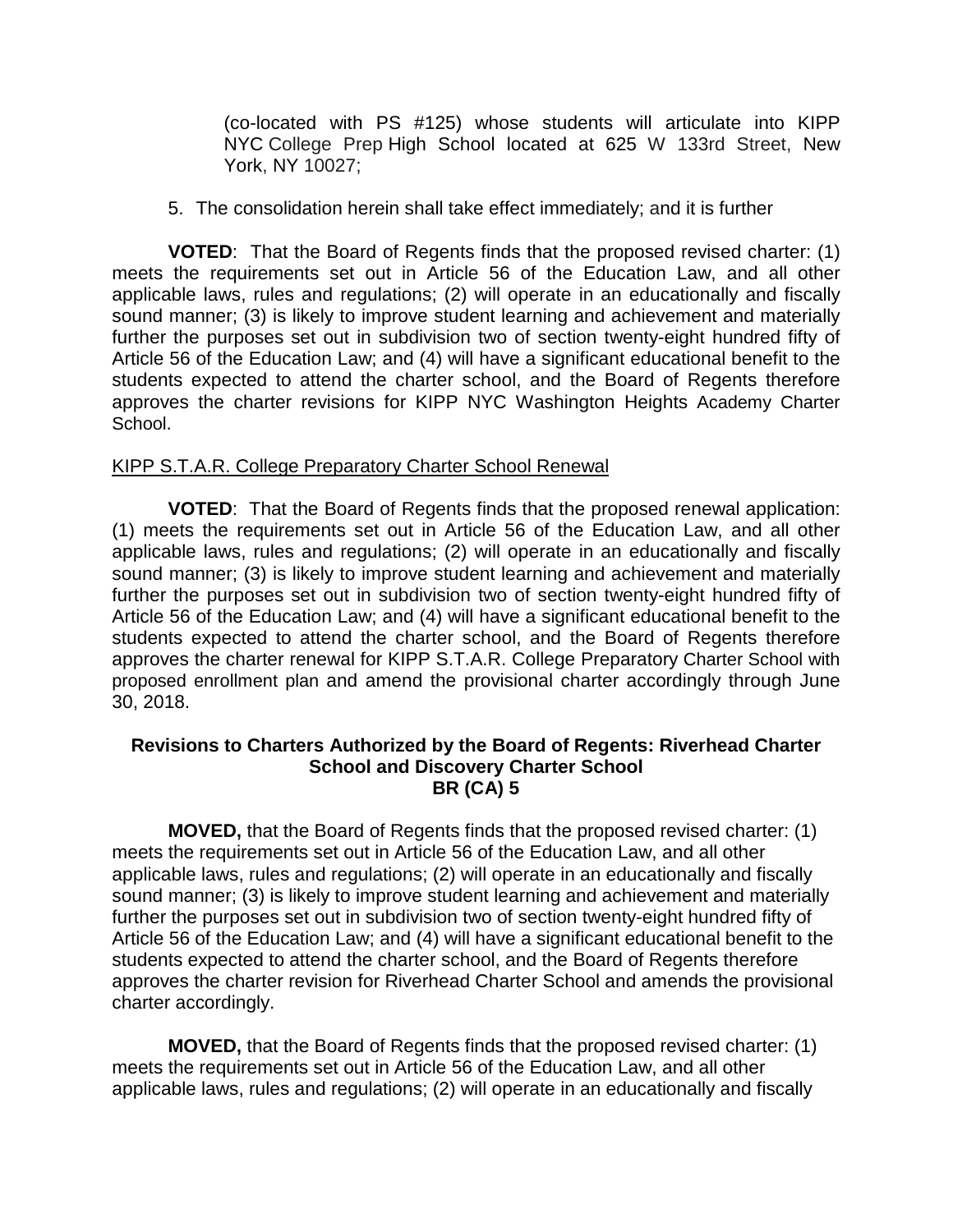sound manner; (3) is likely to improve student learning and achievement and materially further the purposes set out in subdivision two of section twenty-eight hundred fifty of Article 56 of the Education Law; and (4) will have a significant educational benefit to the students expected to attend the charter school, and the Board of Regents therefore approves the charter revision for Discovery Charter School and amends the provisional charter accordingly.

| <b>Motion by:</b> | Regent Harry Phillips, 3rd |
|-------------------|----------------------------|
| Seconded by:      | Regent James C. Dawson     |
| <b>Action:</b>    | Motion carried unanimously |

## **STANDING COMMITTEE REPORTS**

## **HIGHER EDUCATION**

Your Higher Education Committee held its scheduled meeting on March 11, 2013.

Panel on On-Line Learning in Higher Education. Your Committee held a discussion related to on-line learning. Topics included national trends in on-line learning, including Massive Open Online Courses (MOOCs), how NY-based colleges are responding to the expansion of on-line learning (how are assessments being made, how are faculty being trained), and an example of what kinds of partnerships higher education institutions are exploring to incorporate on-line learning into their programs.

Overview of President Obama's New Scorecard for Higher Education. Your Committee discussed the President's on-line tool that allows students to search on a broad range of criteria for the college that best meets their needs. It also provides specific data on the potential college to allow students to compare institutions on such issues as tuition, graduation rates and amount of student loans.

Update on the Governor's Proposal for the Funding of Community Colleges. Your Committee received an update on the Governor's proposed changes to the funding of certain community college programs to ensure that the programs are relevant to private industry and that there is demand for graduates in the private sector. The committee recommended the Department be involved in the formation of this legislation.

## **P-12 EDUCATION**

Your P-12 Education Committee held its scheduled meeting on March 11, 2013. All members were present.

## **ACTION ITEMS** NYCDOE Charter School Renewal: Mott Haven Academy Charter School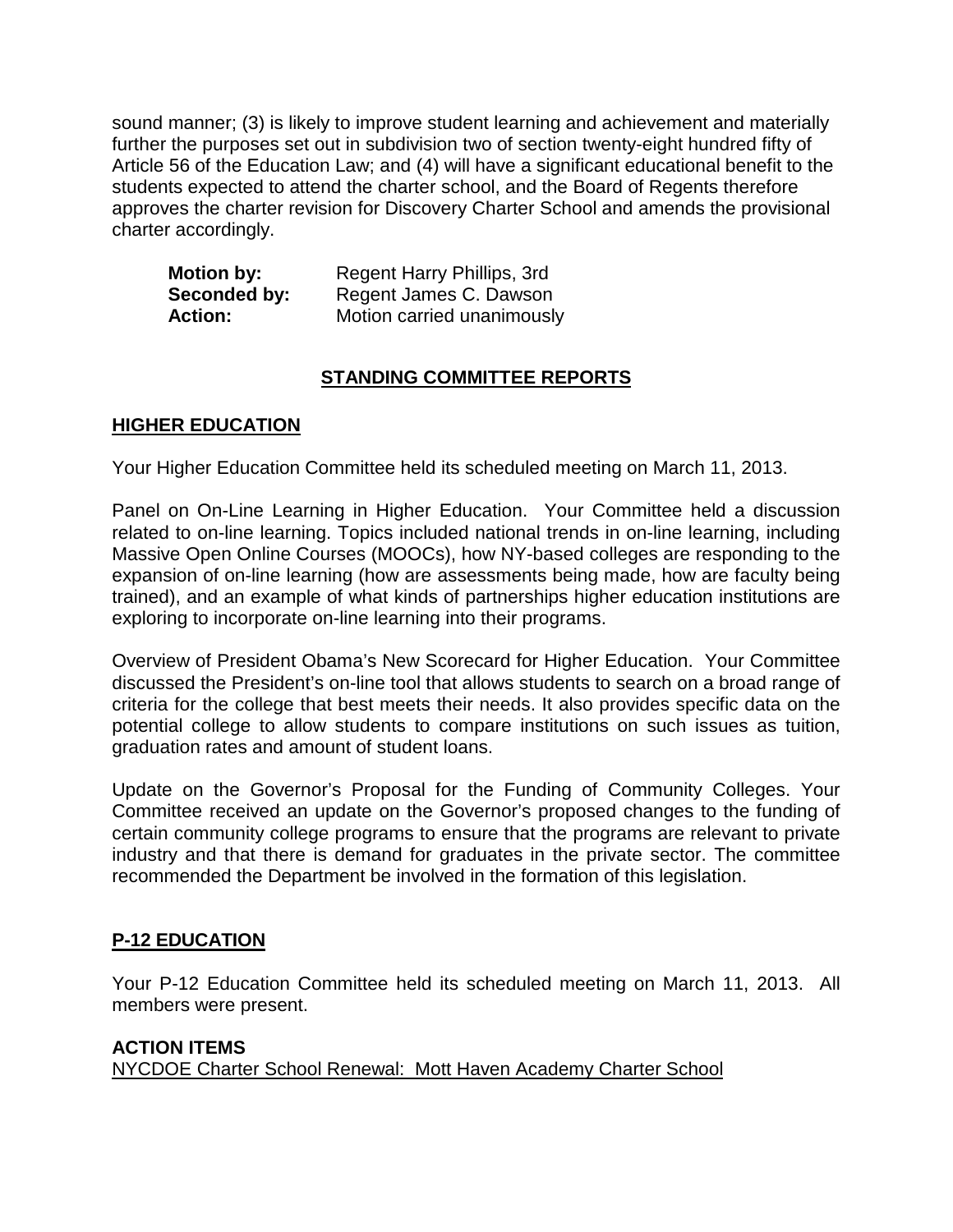The NYCDOE Charter School Renewal for Mott Haven Academy Charter Schools was not acted on and will be presented to the Board of Regents at their April meeting. [P-12 (A) 2]

## NYCDOE Charter School Renewals

Your Committee recommends that the Board of Regents finds that the proposed charter school: (1) meets the requirements set out in Article 56 of the Education Law, and all other applicable laws, rules and regulations; (2) will operate in an educationally and fiscally sound manner; (3) is likely to improve student learning and achievement and materially further the purposes set out in subdivision two of section twenty-eight hundred fifty of Article 56 of the Education Law; and (4) will have a significant educational benefit to the students expected to attend the charter school, and the Board of Regents therefore approves and issues the renewal charter of the **Brooklyn Ascend Charter School** as proposed by the Chancellor of the New York City Department of Education, and that its provisional charter be extended for a term up through and including June 30, 2018.

Your Committee recommends that the Board of Regents finds that the proposed charter school: (1) meets the requirements set out in Article 56 of the Education Law, and all other applicable laws, rules and regulations; (2) will operate in an educationally and fiscally sound manner; (3) is likely to improve student learning and achievement and materially further the purposes set out in subdivision two of section twenty-eight hundred fifty of Article 56 of the Education Law; and (4) will have a significant educational benefit to the students expected to attend the charter school, and the Board of Regents therefore approves and issues the renewal charter of the **DREAM Charter School** as proposed by the Chancellor of the New York City Department of Education, and that its provisional charter be extended for a term up through and including June 30, 2018.

Your Committee recommends that the Board of Regents finds that the proposed charter school: (1) meets the requirements set out in Article 56 of the Education Law, and all other applicable laws, rules and regulations; (2) will operate in an educationally and fiscally sound manner; (3) is likely to improve student learning and achievement and materially further the purposes set out in subdivision two of section twenty-eight hundred fifty of Article 56 of the Education Law; and (4) will have a significant educational benefit to the students expected to attend the charter school, and the Board of Regents therefore approves and issues the renewal charter of the **PAVE Academy Charter School** as proposed by the Chancellor of the New York City Department of Education, and that its provisional charter be extended for a term up through and including June 30, 2018.

Your Committee recommends that the Board of Regents finds that the proposed charter school: (1) meets the requirements set out in Article 56 of the Education Law, and all other applicable laws, rules and regulations; (2) will operate in an educationally and fiscally sound manner; (3) is likely to improve student learning and achievement and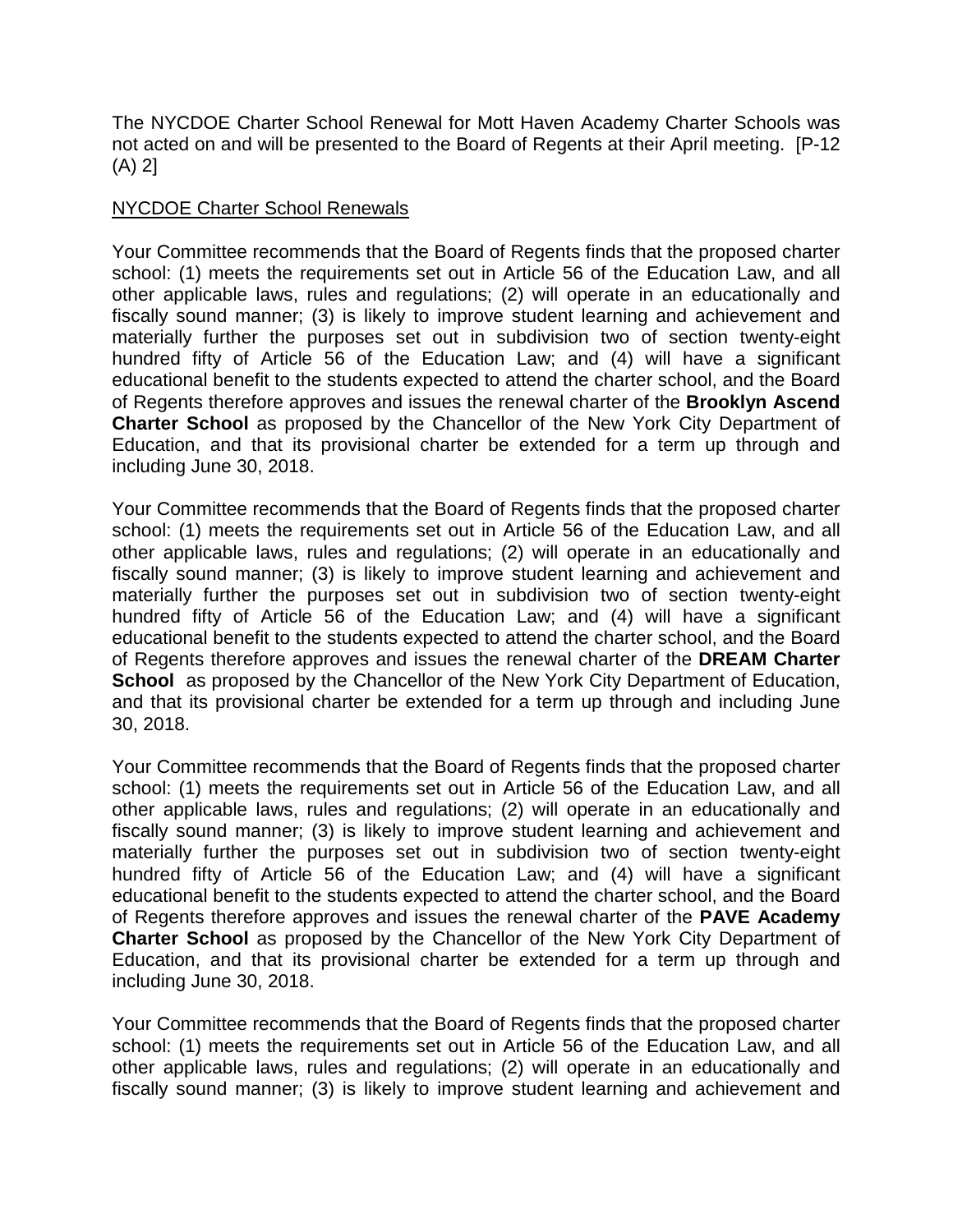materially further the purposes set out in subdivision two of section twenty-eight hundred fifty of Article 56 of the Education Law; and (4) will have a significant educational benefit to the students expected to attend the charter school, and the Board of Regents therefore approves and issues the renewal charter of the **St. HOPE Leadership Academy Charter School** as proposed by the Chancellor of the New York City Department of Education, and that its provisional charter be extended for a term up through and including June 30, 2018.

Your Committee recommends that the Board of Regents finds that the proposed charter school: (1) meets the requirements set out in Article 56 of the Education Law, and all other applicable laws, rules and regulations; (2) will operate in an educationally and fiscally sound manner; (3) is likely to improve student learning and achievement and materially further the purposes set out in subdivision two of section twenty-eight hundred fifty of Article 56 of the Education Law; and (4) will have a significant educational benefit to the students expected to attend the charter school, and the Board of Regents therefore approves and issues the renewal charter of **The Equity Project Charter School** as proposed by the Chancellor of the New York City Department of Education, and that its provisional charter be extended for a term up through and including June 30, 2018.

Your Committee recommends that the Board of Regents finds that the proposed charter school: (1) meets the requirements set out in Article 56 of the Education Law, and all other applicable laws, rules and regulations; (2) will operate in an educationally and fiscally sound manner; (3) is likely to improve student learning and achievement and materially further the purposes set out in subdivision two of section twenty-eight hundred fifty of Article 56 of the Education Law; and (4) will have a significant educational benefit to the students expected to attend the charter school, and the Board of Regents therefore approves and issues the renewal charter of the **VOICE Charter School of New York** as proposed by the Chancellor of the New York City Department of Education, and that its provisional charter be extended for a term up through and including June 30, 2018.

Your Committee recommends that the Board of Regents finds that the proposed charter school: (1) meets the requirements set out in Article 56 of the Education Law, and all other applicable laws, rules and regulations; (2) will operate in an educationally and fiscally sound manner; (3) is likely to improve student learning and achievement and materially further the purposes set out in subdivision two of section twenty-eight hundred fifty of Article 56 of the Education Law; and (4) will have a significant educational benefit to the students expected to attend the charter school, and the Board of Regents therefore approves and issues the renewal charter of the **Bronx Academy of Promise Charter School** as proposed by the Chancellor of the New York City Department of Education, and that its provisional charter be extended for a term up through and including June 30, 2018. [P-12 (A) 5]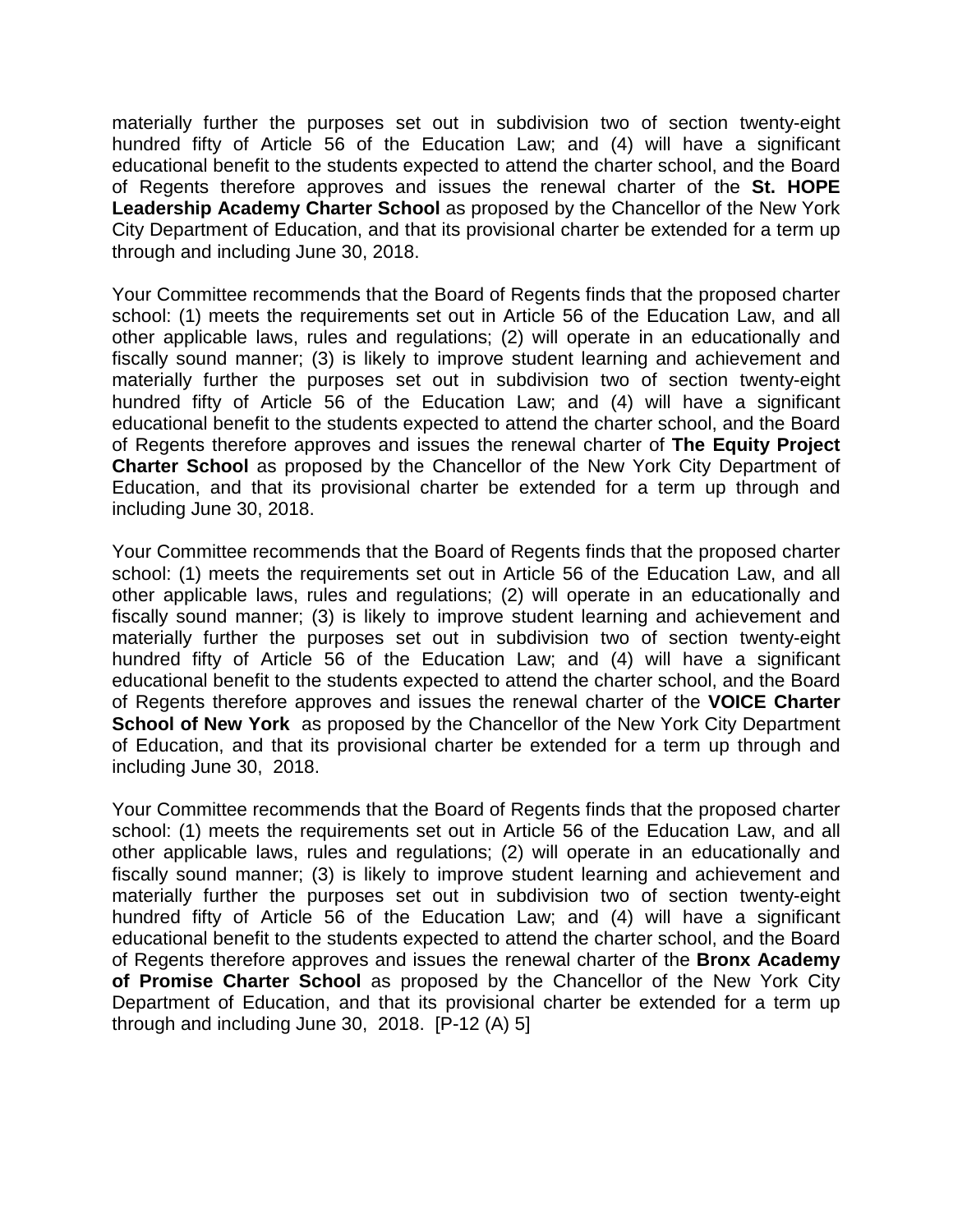## Board of Regents Authorized Charter School Renewals

Your Committee recommends that the Board of Regents finds that, the **Niagara Charter School**: (1) meets the requirements set out in Article 56 of the Education Law, and all other applicable laws, rules and regulations; (2) the applicant can demonstrate the ability to operate the school in an educationally and fiscally sound manner; (3) granting the application is likely to improve student learning and achievement and materially further the purposes set out in subdivision two of section twenty-eight hundred fifty of this article; and (4) granting the application would have a significant educational benefit to the students expected to attend the charter school, and the Board of Regents therefore approves the renewal application of the Niagara Charter School and that a renewal charter be issued, and that its provisional charter be extended for a term up through and including June 30, 2014.

Your Committee recommends that the Board of Regents finds that, the **Rochester Academy Charter School**: (1) meets the requirements set out in Article 56 of the Education Law, and all other applicable laws, rules and regulations; (2) the applicant can demonstrate the ability to operate the school in an educationally and fiscally sound manner; (3) granting the application is likely to improve student learning and achievement and materially further the purposes set out in subdivision two of section twenty-eight hundred fifty of this article; and (4) granting the application would have a significant educational benefit to the students expected to attend the charter school, and the Board of Regents therefore approves the renewal application of the Rochester Academy Charter School and that a renewal charter be issued, and that its provisional charter be extended for a term up through and including June 30, 2014. Regent Betty Rosa abstained from the vote. [P-12 (A) 3]

### Regulations Relating to Renewal of Charters of Charter Schools Authorized by the Board of Regents

Your Committee recommends that section 119.7 of the Regulations of the Commissioner of Education be added, as submitted, as an emergency action effective March 12, 2013, upon a finding by the Board of Regents that such action is necessary for the preservation of the general welfare to immediately amend the Commissioner's Regulations to clarify procedures for the renewal of charters of charter schools for which the Board of Regents is the charter entity, and thereby ensure that decisions on pending charter renewals are timely made pursuant to the amended regulations. It is anticipated that the proposed amendment will be presented for permanent adoption at the June 2013 Regents meeting, after publication in the State Register and expiration of the 45 day public comment period. [P-12 (A) 4]

## **MOTION FOR ACTION BY FULL BOARD**

Madam Chancellor and Colleagues: Your P-12 Education Committee recommends, and we move, that the Board of Regents act affirmatively upon each recommendation in the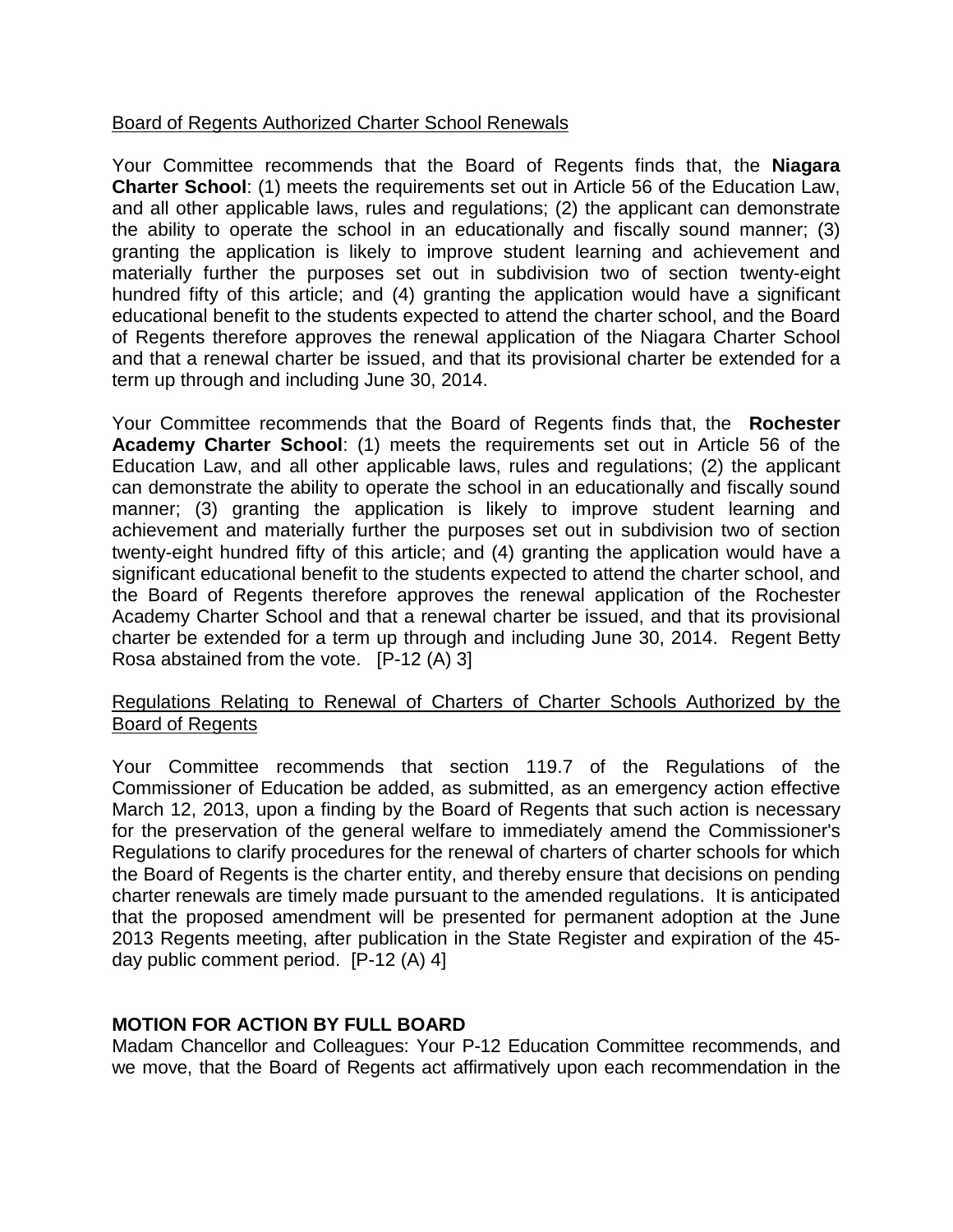written report of the Committee's deliberations at its meeting on March 12, 2013, copies of which have been distributed to each Regent.

# **MATTERS NOT REQUIRING BOARD ACTION**

Safe Schools Task Force - In January, the Board of Regents directed the Department to reestablish the Safe Schools Task Force which will be chaired by the Vice Chancellor and Commissioner and will be charged with advising the Department in the following areas:

- The effectiveness of the current regulations and guidance governing school building safety and positive learning environments,
- How to reframe the exiting Violent and Disruptive Incident Reporting System (VADIR) in combination with the Dignity for All Students Act (DASA) reporting requirements to better identify key safety issues and establish a safe school climate for effective teaching and learning (including potential recommendations for legislative changes regarding VADIR),
- The design and effectiveness of District and school building safety plans in preparing students and educators for emergency events,
- The use of the Diagnostic Tool for School and District Effectiveness (DTSDE) to examine school climate and culture, and
- The role and responsibility of the New York State Center for School Safety (NYSCSS).

The Committee discussed the recommendation and the Board of Regents directed representatives from the Department to work with various outside organizations and agencies to assist and advise the Board of Regents and the Department on these areas. In addition to those presented, Committee members requested that NYSOCFS, Healthy Schools and EPIC be added to the list of organizations and agencies invited to be represented on the task force. It is anticipated that the first meeting of the task force will be held in late April and the subgroups will begin meeting in June. [P-12 (D) 1]

Charter School Office Update – The Committee was provided with an update on the academic performance of the Board of Regents authorized portfolio of public charter schools; activities of the Department's Charter School Office in carrying out the Board of Regents public charter school authorizing and oversight role and responsibility; and a summary of New York charter schools. Discussion focused on the Charter School Performance Framework and the specific benchmarks that charter schools are expected to meet. [P-12 (D) 2]

P-12 Online and Blended Learning Panel – To have an updated sense of what virtual learning looks like in P-12 education, the Committee invited a panel of educators to discuss different examples of virtual learning programs and their benefits and achievement outcomes to students currently enrolled in programs at their schools. The panel members were: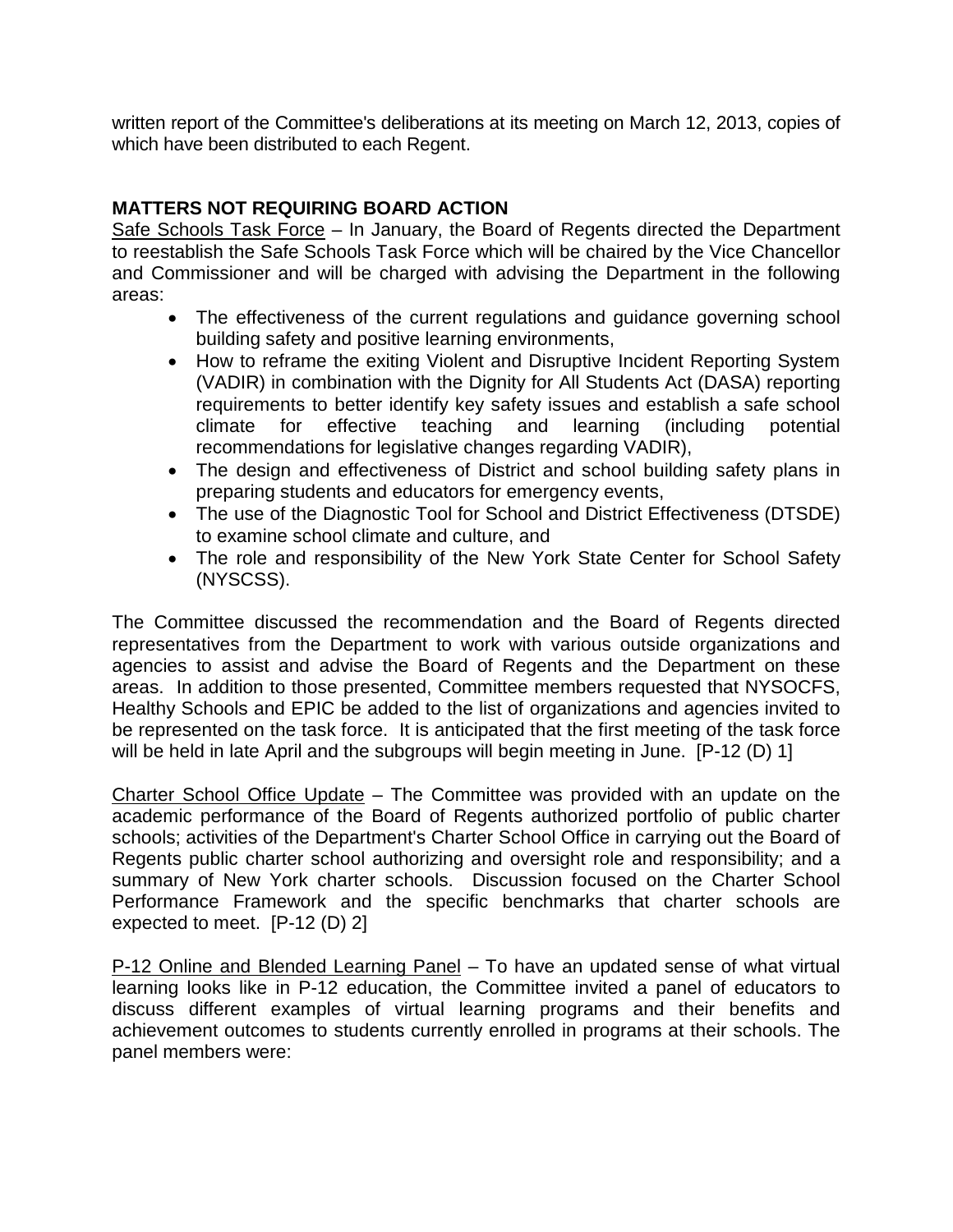- **Ty Cesene***,* Principal, Bronx Arena High School, New York City Department of Education. Bronx Arena High School utilizes multiple approaches of blended learning to differentiate and personalize the educational experience for over-aged and under-credited students.
- **Ann Collins,** Principal, Hugh Gregg Elementary School, Corning-Painted Post Area School District. Corning-Painted Post Area SD uses the Northwest Evaluation Association's (NWEA) MAP computerized adaptive testing system, and the web-based DIBELS Data System, to drive instructional practice and improve student learning.
- **Dr. Kelli Eckdahl,** e-Learning Director, EduTech (Genesee Valley and Wayne-Finger Lakes BOCES). EduTech (an educational partnership between Wayne-Finger Lakes BOCES and Genesee Valley) is a grantee in NYSED's Virtual Advanced Placement (VAP) Program, which was recently funded through federal Race to the Top dollars. For the past 10 years, EduTech has managed AccelerateU, which offers more than 150 online courses.
- **Dr. Angela M. Nagle,** Superintendent, East Greenbush Central School District. East Greenbush CSD provides distance education classes to students through the BOCES Distance Learning Network, a network of 43 schools that collaborates across 12 counties.

In addition to hearing from each panel member about their specific programs, the panelists held an in-depth conversation with the Regents on plans to increase student participation and the challenges and benefits associated with online and blended learning. [P-12 (D) 3]

Nondiploma Exiting Credential for Students with Disabilities – the Committee discussed proposed amendments to regulations relating to a nondiploma exiting credential for students with disabilities that they would earn upon graduation that would recognize the student's preparation for entry level employment. Discussion focused on recommendations received through public comment which offered both support and concern for the proposed amendments. It is anticipated that staff will come back in April for further discussion and that the revised proposed amendment will be presented for emergency adoption at the June Regents meeting. This timetable would ensure that the certificate is in place with the June 30, 2013 repeal of individualized education program (IEP) diploma. [P-12 (D) 4]

# **ADULT CAREER AND CONTINUING EDUCATION (ACCES)**

Your ACCES Committee held its scheduled meeting on March 11, 2013. All members were present.

## **MATTERS NOT REQUIRING BOARD ACTION**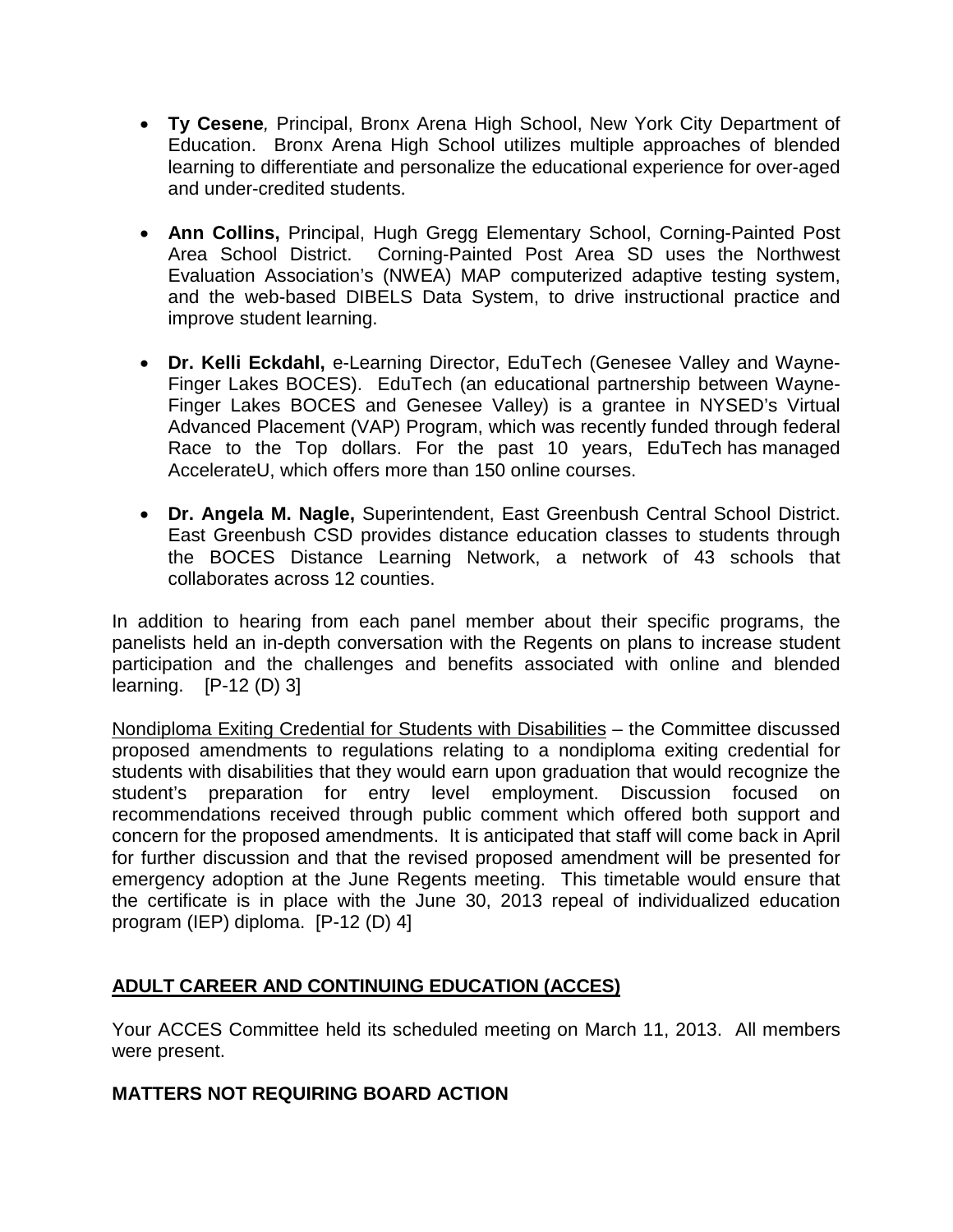High School Equivalency (HSE) Test Update - The Committee was provided an update on the results of the Request for Proposal (RFP) that was issued for the High School Equivalency (HSE) test. The survey that was conducted in January-February of this year resulted in strong favor of a three year phased-in approach to the Computer Based Test. SED had a six person expert panel score the two RFP's and McGraw-Hill scored highest overall and had the lowest cost. Vendor responsibilities and benefits of competition were also discussed.

## **CULTURAL EDUCATION**

Regent Roger Tilles, Chair of the Cultural Education Committee, submitted the following written report. Your Committee on Cultural Education Committee had its scheduled meeting on March 12, 2013.

In attendance were committee members: Regents Tilles, Dawson, Cea, Jackson, and Brown. Absent: Regents Bendit, Rosa, and Cottrell. In addition to CE Committee Members, in attendance were: Chancellor Tisch; Chancellor Emeritus Bennett; Regents Chapey, Phillips, Tallon, and Cashin; and Commissioner King

## **ITEMS FOR DISCUSSION**

Regent Dawson welcomed everyone and opened the meeting.

Deputy Commissioner Cannell provided a brief update on OCE activities including a report on media coverage of the Civil War Exhibit and the State Education Department's mural in Chancellor's Hall, the New York in Bloom fundraiser, Museum Advisory Council Meeting, the World Trade Center Museum awards, and the Common Core workshop scheduled for Summer 2013, and new exhibitions that have recently opened.

## CE (D) 2 - Three-Year Strategic Plan

Deputy Commissioner Cannell updated the Committee on the plan that was presented to CE Committee in December 2011. Cannell reviewed accomplishments and project activities based on a plan and presented a high-level overview of the major activities of the Office of Cultural Education for 2013-2015.

Chair's Remarks: Regent Tilles remarked on the Museum Advisory Council and meetings to discuss museum best practices and collaboration with USNY and other community organization.

## CE (A) 1 – Museum History Collections Policy

Mark Schaming, Director and Assistant Commissioner of the NYS Museum, spoke of the adoption of a collections policy for the History Collections of the State Museum, replacing a 1985 policy on deaccessioning (also on Consent Agenda). Motion to adopt the collections policy was made.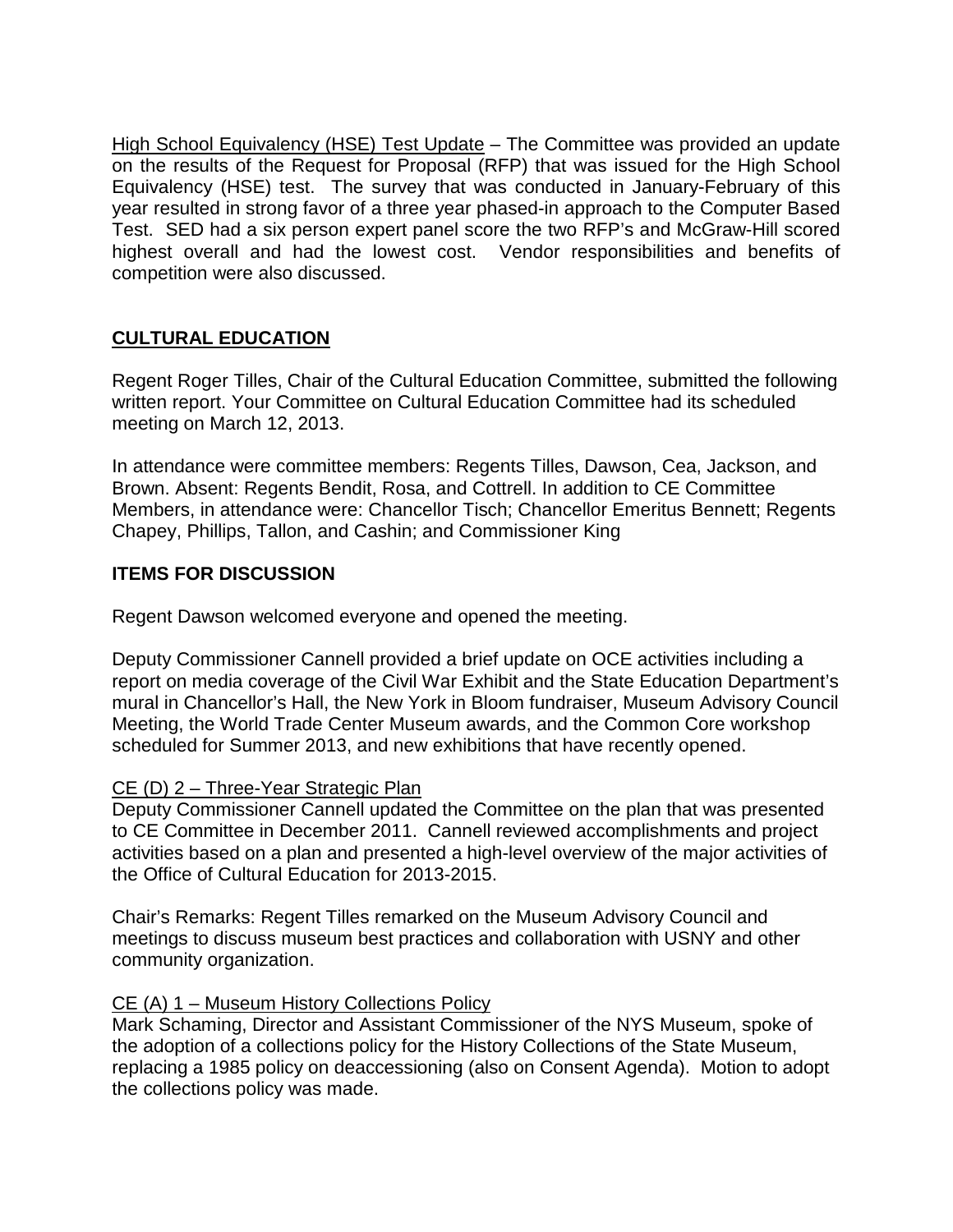Motion by: Regent Tilles Second by: Regent Dawson Passed by unanimous vote

### CE (D) 1 – Update on NovelNY

Bernard Margolis, State Librarian and Assistant Commissioner of the NYS Library, provided an update on the status of the statewide NovelNY online database program which, as of December 31, 2012, was available in 5,595 libraries statewide. The update included: statistics on level of use, penetration in libraries, economic impact and value to citizens. Upcoming plans include the addition on databases informed by the Common Core Standards.

## **PROFESSIONAL PRACTICE**

Your Professional Practice Committee held its scheduled meetings on March 11 and 12, 2013. All Committee Members were present, except Regent James E. Cottrell, who was excused. Chancellor Merryl Tisch, Regent James R. Tallon, Jr. and Regent Kathleen M. Cashin were also present, but did not vote on any case or action.

## **ACTION ITEMS**

## **Professional Discipline Cases**

Your Committee recommends that the reports of the Regents Review Committees, including rulings, findings of fact, determinations as to guilt, and recommendations, by unanimous or majority vote, contained in those reports which have been distributed to you, be accepted in 3 cases. In addition, your Committee recommends, upon the recommendation of the Committee on the Professions, that 19 consent order applications and 3 surrender applications be granted. [PPC EXS (A) 1-3]

These recommendations are made following the review of 25 cases involving six registered professional nurses, four licensed practical nurses, two licensed practical nurses who are also registered professional nurses, two pharmacists, one chiropractor, one dentist, one licensed mental health counselor, one massage therapist, one midwife, one podiatrist, one professional engineer, one respiratory therapist, and one veterinarian.

## **Restorations**

Your Committee recommends that the application of David Roemer for the restoration of his license to practice as a physician in New York State be stayed; that he be placed on probation for a period ending five years following his receipt of written notice from the Director of OPMC that he has successfully completed the required fellowship program, residency training program, or other re-training program, such probation to be under various terms and conditions annexed to the Report of the Committee on the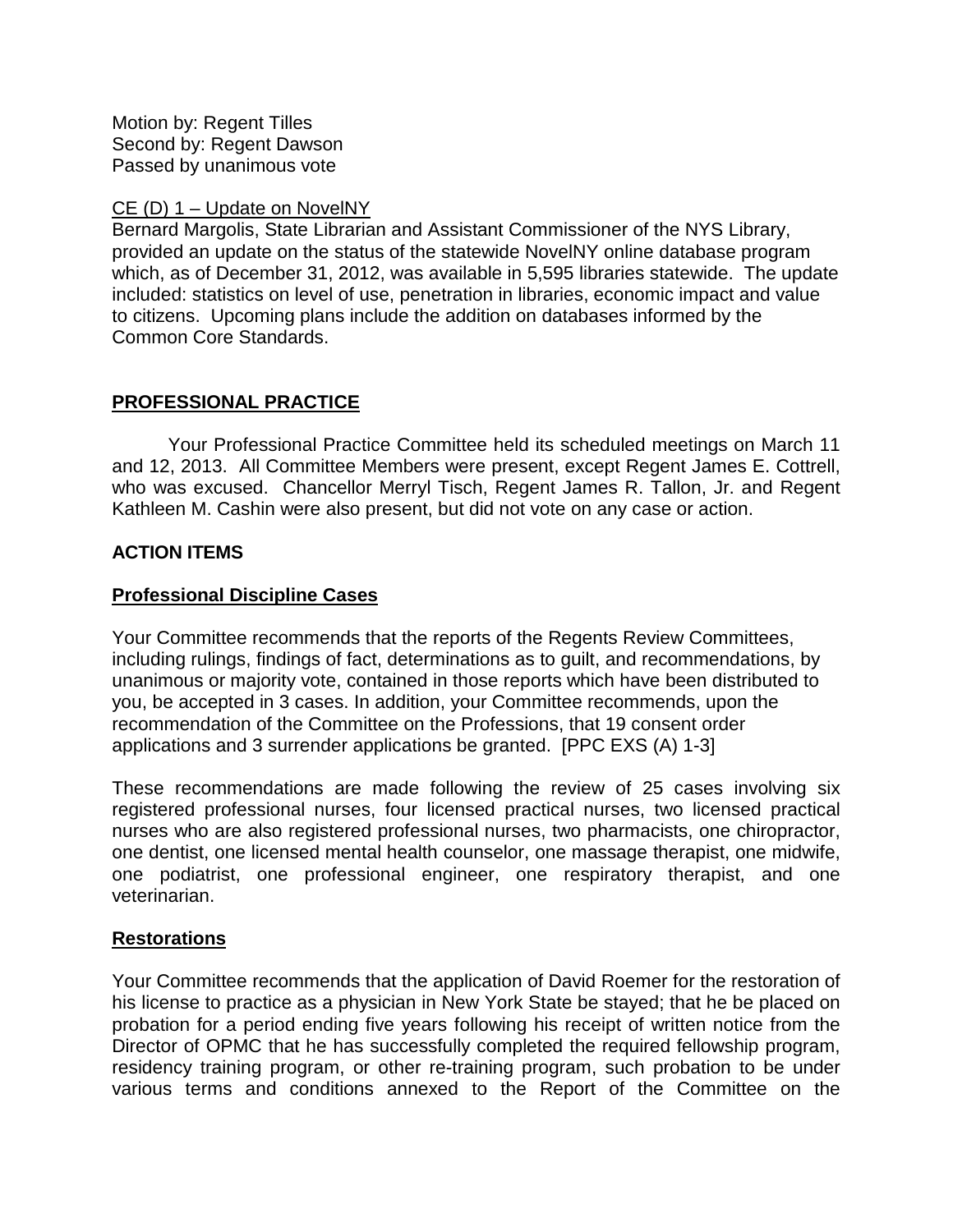Professions as Exhibit A; and that, upon successful completion of probation, his license be fully restored. [PPC EXS (A) 4]

## **Approvals**

Your Committee recommends approval of the following:

**Regulations Relating to Pharmacy** [PPC (A) 1] – That sections 63.11 and 63.12 of the Regulations of the Commissioner of Education be added, as submitted, effective March 30, 2013, as an emergency action upon a finding by the Board of Regents that such action is necessary for the preservation of the public health and general welfare to immediately conform the Regulations of the Commissioner to Part V of Chapter 57 of the Laws of 2012, in order to timely implement the provisions of the new law, which becomes effective March 30, 2013.

## **MOTION FOR ACTION BY FULL BOARD**

Your Professional Practice Committee recommends, and we move, that the Board of Regents act affirmatively upon each recommendation in the written report of the Committee's deliberations at its meeting on March 12, 2013, copies of which have been distributed to each Regent.

## **MATTERS NOT REQUIRING BOARD ACTION**

Your Committee discussed several topics of interest, including:

**Deputy Commissioner's Report/Update** [Oral] – The Deputy Commissioner reported on the following items:

- Full Board Consent Agenda Items
	- o Board (Re)Appointments
	- o Licensing Petitions
- Updates on OP Initiatives
	- o Technology Update
	- o Staffing/Productivity Update

**Online Learning in Professional Education –** At it's meeting on March 11, 2013, the Committee participated in an interactive online presentation with Weill Cornell Medical College focused upon the current use of online technology in medical education that links students attending medical school in Qatar to a New York State medical school program.

**Acupuncture Regulations –** Proposed Amendment to the Rules of the Board of Regents Relating to the Authorization of Degrees: Adding Doctor of Acupuncture and Oriental Medicine (D.A.O.M.) Degree in New York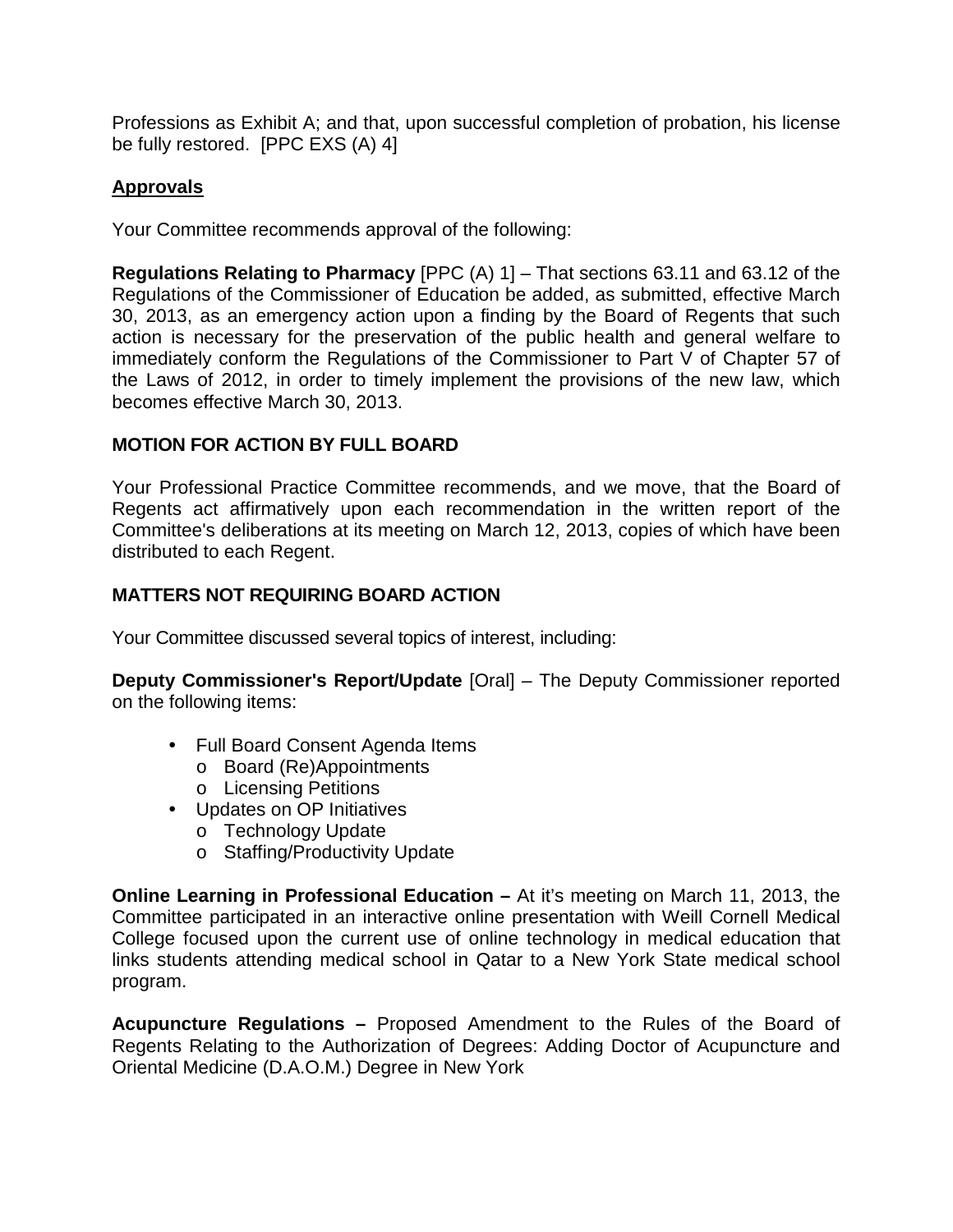## **AUDITS/BUDGET AND FINANCE**

The Regents Committee on Audits/Budget and Finance met as scheduled this morning March 12, 2013. Chancellor Tisch, Regents Tallon, Tilles, Phillips, and Young were in attendance.

#### **Items for Discussion**

### New York State Single Audit – State Education Department Findings

The Department expended more than \$4.6 billion in federal funds from 8 major programs during the 2011-12 State fiscal year. Staff from the accounting firm of KPMG briefed the Committee on six audit findings related to the Department's administration of those federal funds

#### Completed Audits

The Committee was presented with nine audits this month. Six of the audits were issued by the Office of the State Comptroller (OSC) and three by the Office of Audit Services (OAS). Seven of the audits were of school districts and two were of preschool providers of special education services. The findings were in the areas of procurement, financial reporting, claims processing, information technology, payroll, segregation of duties, Medicaid reimbursements, Employment Preparation Education program, and school improvement grants.

#### February 2013 Fiscal Report

Our Chief Financial Officer briefed the Members. General Fund accounts are in structural balance with the exception of the Tenured Teacher Hearings (TTH) account, although fiscal and programmatic reforms were included in the enacted state budget, there continues to be a deficit of an estimated \$9 million in unpaid bills due to chronic under funding of this program. Revenue accounts are all in structural balance on a current year basis and the accumulated negative balance in the Cultural Education Account is being reduced by approximately \$2,800,000, due primarily to an increase in revenue this year.

**MOVED**, that the Committee Reports be approved.

| <b>Motion by:</b> | <b>Chancellor Emeritus Robert M. Bennett</b> |
|-------------------|----------------------------------------------|
| Seconded by:      | <b>Regent Roger Tilles</b>                   |
| Action:           | Motion carried unanimously                   |

## **Museum History Collections Policy CE (A) 1**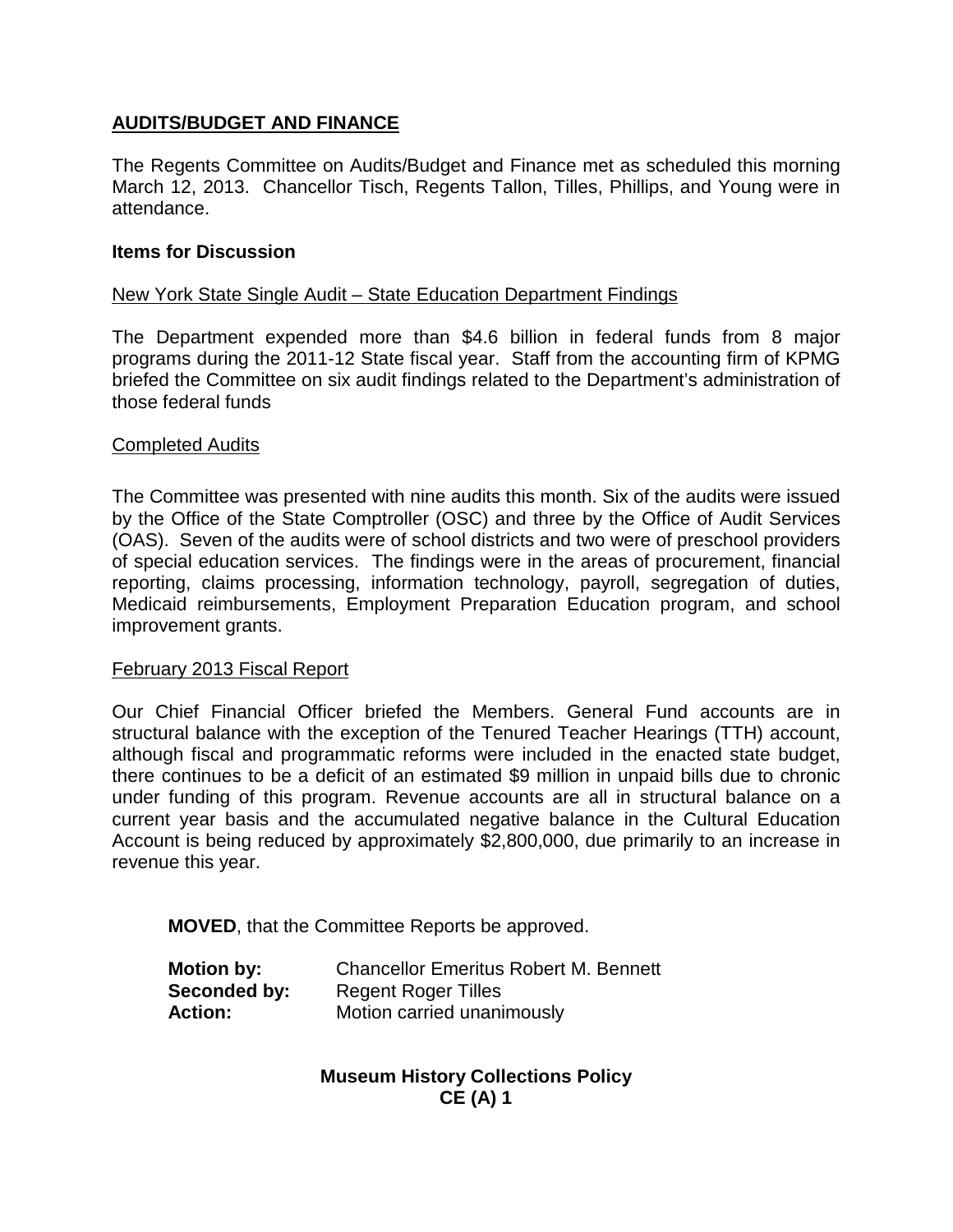**MOVED,** that the Regents approve the Collections Policy for History Collections.

| <b>Motion by:</b> | <b>Regent Roger Tilles</b>                   |
|-------------------|----------------------------------------------|
| Seconded by:      | <b>Chancellor Emeritus Robert M. Bennett</b> |
| <b>Action:</b>    | Motion carried unanimously                   |

## **DISCUSSION ITEM**

### **Common Core Assessment Update (PARCC)**

Commissioner John B. King, Jr. provided an update on Common Core Assessment (PARCC).

## **State Education Department February 2013 Fiscal Report BR (A) 3**

**MOVED,** that accept the February 2013 State Education Department Fiscal Report as presented.

| <b>Motion by:</b> | Regent Geraldine D. Chapey  |
|-------------------|-----------------------------|
| Seconded by:      | Regent James R. Tallon, Jr. |
| <b>Action:</b>    | Motion carried unanimously  |

Chancellor Merryl H. Tisch adjourned the meeting at 12:15 p.m.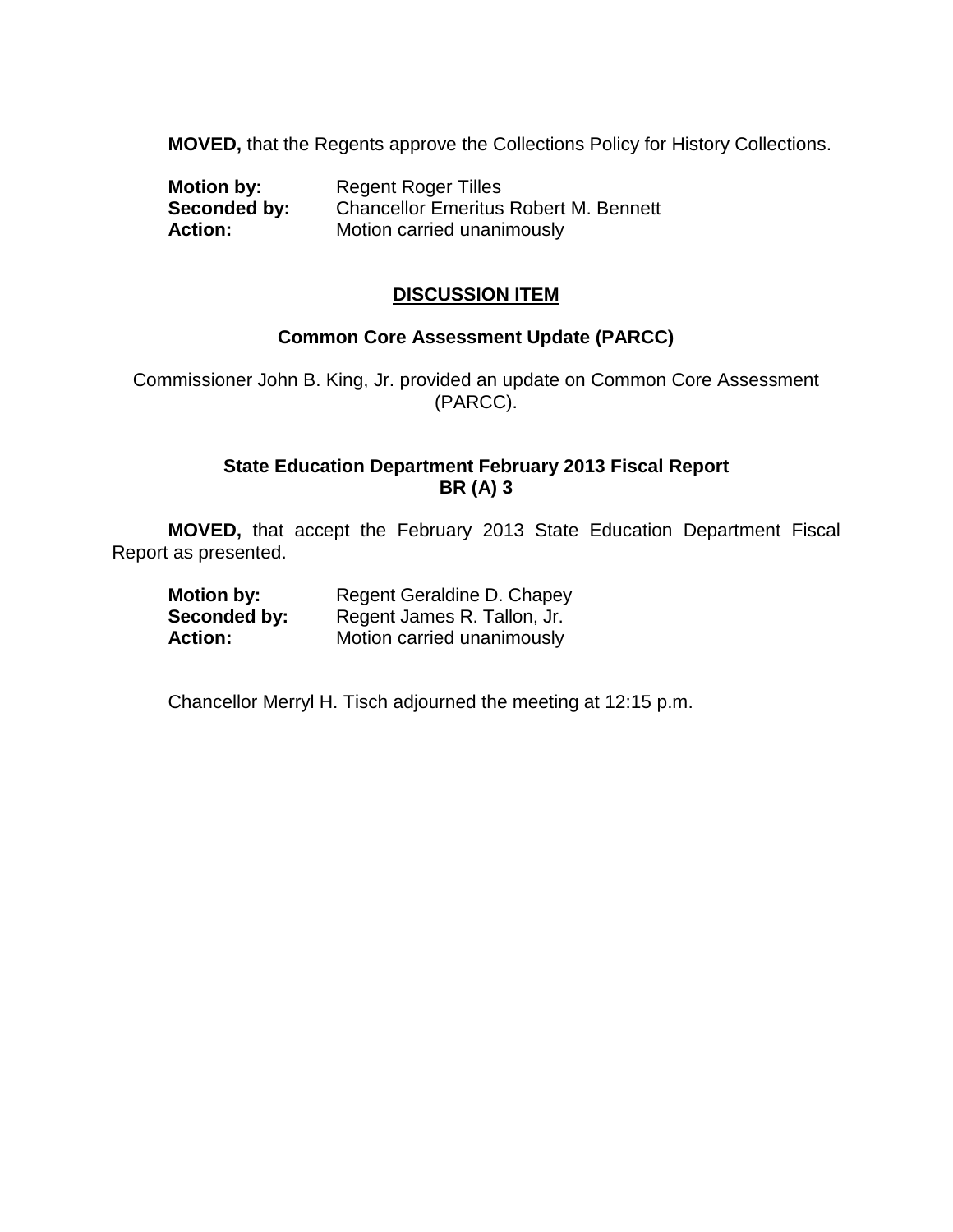## **Appendix I NEW YORK STATE BOARD OF REGENTS CHARTER ACTIONS**

| <b>Name of Institution</b>                                     | Program<br>Area | <b>County of</b><br><b>Location</b> | <b>Description of Charter Action(s)</b>                                                                                    |
|----------------------------------------------------------------|-----------------|-------------------------------------|----------------------------------------------------------------------------------------------------------------------------|
| <b>Bancroft Public</b><br>Library                              | <b>CE</b>       | Washington                          | Grant an absolute charter.                                                                                                 |
| Cornell Railroad<br><b>Historical Society</b>                  | <b>CE</b>       | Tompkins                            | Amend charter to change the<br>corporate address.                                                                          |
| <b>Cornwall Historical</b><br>Society and<br><b>Museum</b>     | <b>CE</b>       | Orange                              | Amend charter to change the<br>corporate name to "The Cornwall<br>Historical Society" and grant an<br>absolute charter.    |
| <b>DIRT</b> Modified<br><b>Stock Car Museum</b>                | <b>CE</b>       | Cayuga                              | Consent to filing of certificate of<br>assumed name "DIRT Motosports Hall<br>of Fame and Classic Car Museum".              |
| <b>Hudson River</b><br><b>Maritime Museum</b>                  | <b>CE</b>       | <b>Ulster</b>                       | Extend provisional charter for five<br>years.                                                                              |
| Jordan Historical<br>Society                                   | <b>CE</b>       | Onondaga                            | Extend provisional charter for five<br>years.                                                                              |
| Long Island<br><b>Educational TV</b><br>Council, Inc.          | <b>CE</b>       | <b>Nassau</b>                       | Dissolve Regents certificate of<br>incorporation.                                                                          |
| <b>New York Putnam</b><br><b>Rail and Trail</b><br>Association | <b>CE</b>       | Westchester                         | Grant a provisional charter for five<br>years.                                                                             |
| The People's<br>Museum                                         | <b>CE</b>       | Queens                              | Extend provisional charter for five<br>years.                                                                              |
| Schuylerville Public<br>Library                                | <b>CE</b>       | Saratoga                            | Grant a provisional charter for five<br>years five years in lieu of granting an<br>absolute charter in the first instance. |
| The Susan B.<br><b>Anthony House</b>                           | <b>CE</b>       | Monroe                              | Consent to filing of certificate of<br>assumed name "National Susan B<br>Anthony Museum & House".                          |
| The Watervliet<br><b>Historical Society</b>                    | <b>CE</b>       | Albany                              | Amend charter to update IRS<br>dissolution language.                                                                       |
| The Bridges<br>Academy                                         | $P-12$          | <b>Suffolk</b>                      | Grant a provisional charter for three<br>years.                                                                            |
| John A. Coleman<br>School                                      | $P-12$          | Westchester                         | Grant an absolute charter.                                                                                                 |
| Love of Learning<br>Montessori School                          | $P-12$          | <b>Suffolk</b>                      | Extend provisional charter for five<br>years.                                                                              |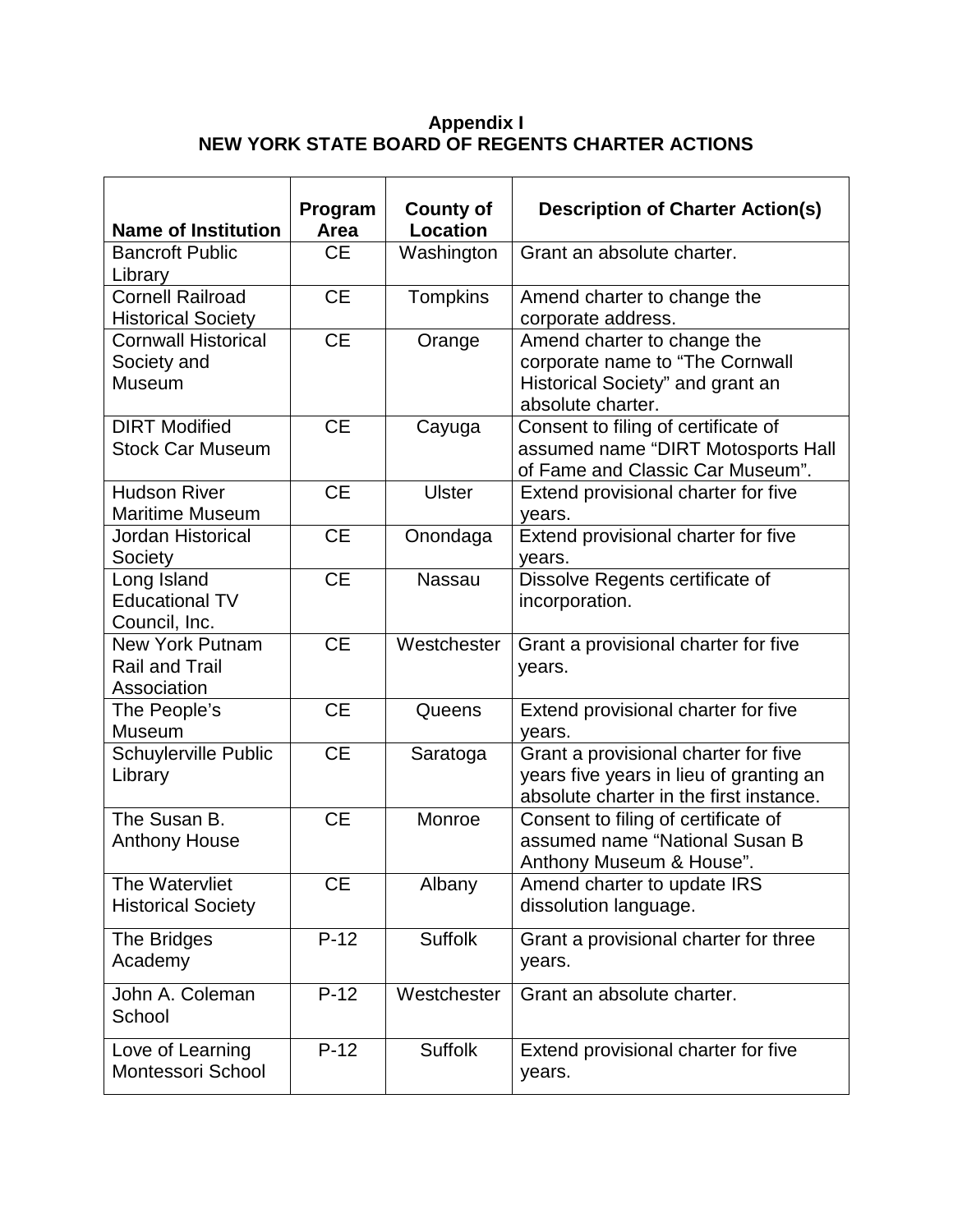# **SUPPLEMENTAL SUMMARY TABLE**

| <b>Name of Institution</b> | Program<br>Area | County of<br>Location | <b>Description of Charter Action(s)</b> |
|----------------------------|-----------------|-----------------------|-----------------------------------------|
| <b>New York State</b>      | $P-12$          | Albany                | Amend charter to update IRS             |
| <b>Council of School</b>   |                 |                       | language.                               |
| Superintendents            |                 |                       |                                         |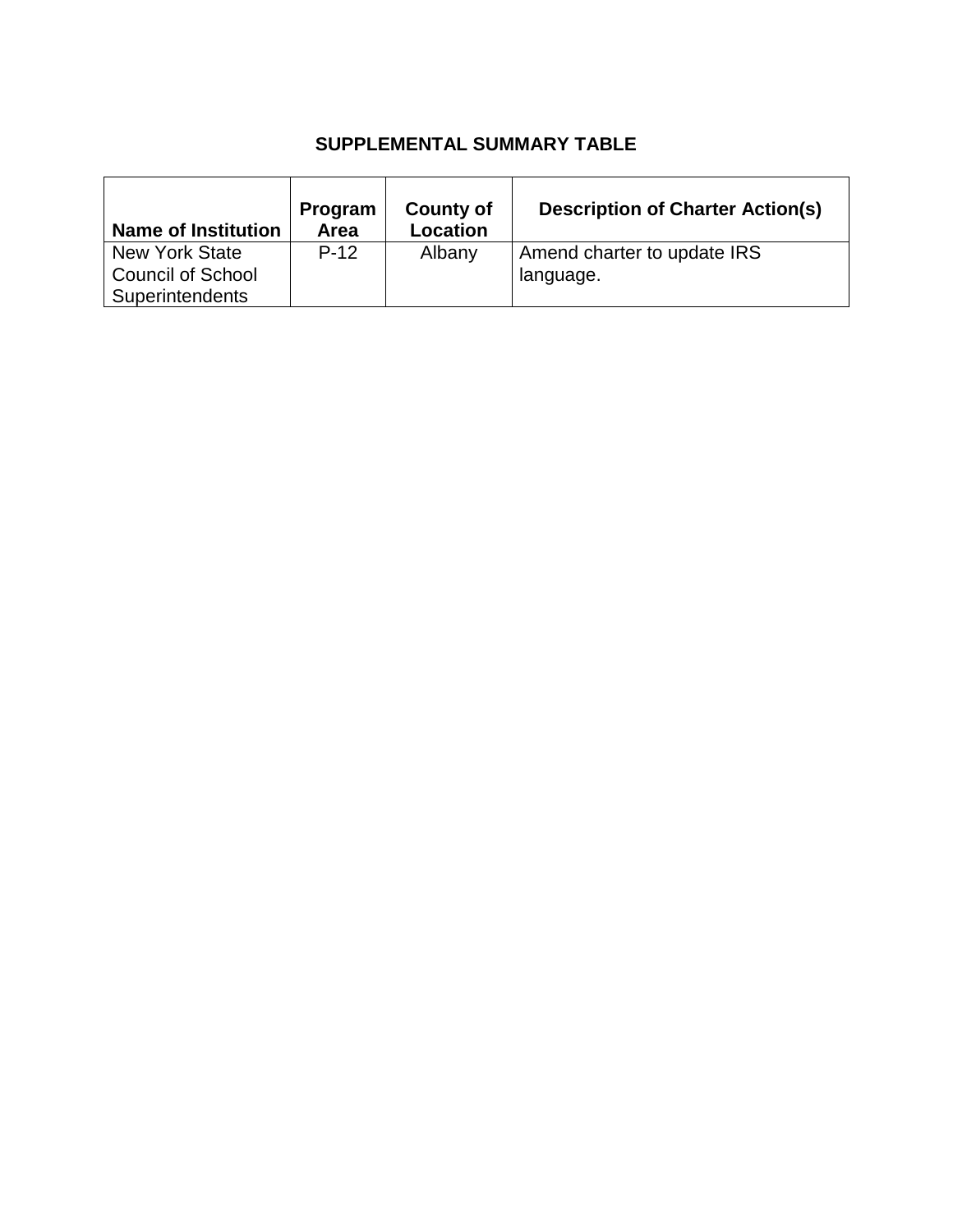## **Appendix II**

## **REGENTS ACTIONS IN 25 PROFESSIONAL DISCIPLINE CASES AND 1 RESTORATION PETITION**

## **March 12, 2013**

The Board of Regents announced disciplinary actions resulting in the surrender of 3 licenses as well as 22 other disciplinary actions. The penalty indicated for each case relates solely to the misconduct set forth in that particular case. In addition, the Board acted upon 1 restoration petition.

## **I. SURRENDERS**

## **Nursing**

Miranda C. Ackerley; Licensed Practical Nurse; Liberty, NY 12754-2801; Lic. No. 304589; Cal. No. 26527; Application to surrender license granted. Summary: Licensee admitted to the charge of having been convicted of Endangering the Welfare of an Incompetent or Physically disabled person, a misdemeanor.

Valerie Lee Chong; Registered Professional Nurse; Massapequa, NY 11758; Lic. No. 476417; Cal. No. 26550; Application to surrender license granted. Summary: Licensee admitted to the charge of having been convicted of Petit Larceny, a class A misdemeanor.

## **Pharmacy**

Kenny Chun-Hui Ho; Pharmacist; Little Neck, NY 11363; Lic. No. 044058; Cal. No. 26574; Application to surrender license granted. Summary: Licensee admitted to having been convicted of Criminal Possession of a Controlled Substance in the 1st Degree, a class A-1 felony; Operating a Motor Vehicle While Under the Influence of Drugs, an unclassified misdemeanor; and Criminal Possession of a Controlled Substance in the 7th Degree, a class A misdemeanor.

## **II. OTHER REGENTS DISCIPLINARY ACTIONS**

## **Chiropractic**

Anthony Amabile; Buffalo, NY 14210; Lic. No. 003781; Cal. No. 26483; Application for consent order granted; Penalty agreed upon: 1 year stayed suspension, 1 year probation, \$1,000 fine.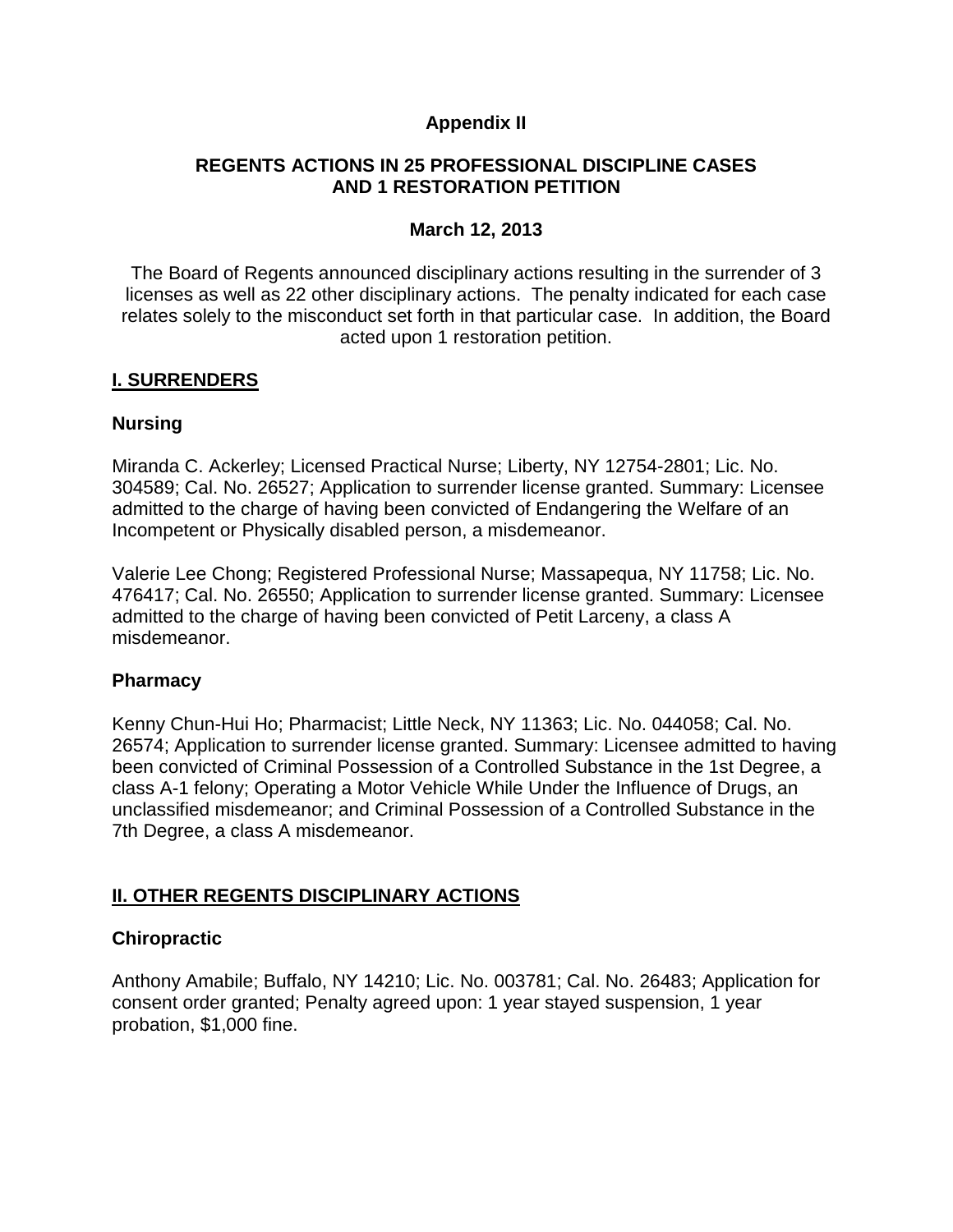## **Dentistry**

Kyung Eun Sung; Dentist; Edgewater, NJ 07020; Lic. No. 053404; Cal. No. 26477; Application for consent order granted; Penalty agreed upon: 6 month actual suspension, 18 month stayed suspension, 2 years probation, \$1,000 fine, 50 hours public service.

### **Engineering and Land Surveying**

Kwong T. Seung; Professional Engineer; New York, NY 10013; Lic. No. 053953; Cal. No. 26447; Application for consent order granted; Penalty agreed upon: 3 month actual suspension, 21 month stayed suspension, 2 years probation, \$2,500 fine.

### **Massage Therapy**

Raymond H. Adasczik; Palisades Park, NJ 07650-1865; Lic. No. 021123; Cal. No. 26453; Application for consent order granted; Penalty agreed upon: 3 month actual suspension, 21 month stayed suspension, 2 years probation, \$2,500 fine.

### **Mental Health Practitioner**

Karen J. Mac David; Licensed Mental Health Counselor; Bowmansville, NY 14026; Lic. No. 004189; Cal. No. 26451; Application for consent order granted; Penalty agreed upon: 2 year stayed suspension, 2 years probation, \$500 fine.

#### **Midwifery**

Christine Fern Allison a/k/a Tioma Allison; Brooklyn, NY 11225; Lic. No. 000471; Cal. No. 25456; Application for consent order granted; Penalty agreed upon: 2 year suspension with leave to apply for early termination after completion of at least 1 year and after satisfactory completion of certain courses, upon termination of suspension, 2 years probation to commence if and when return to practice.

## **Nursing**

Maya Glazynova; Registered Professional Nurse; Brooklyn, NY 11214; Lic. No. 517390; Cal. No. 26164; Application for consent order granted; Penalty agreed upon: 2 year stayed suspension, 2 years probation to commence if and when return to practice.

Kimbal J. Cavilee; Licensed Practical Nurse; Schenectady, NY 12309-1012; Lic. No. 216939; Cal. No. 26190; Found guilty of professional misconduct; Penalty: 24 months suspension, execution of last 21 months of suspension stayed, probation 2 years to commence subsequent to termination of suspension and upon actual return to practice.

Andrew Aiden Stritzl; Registered Professional Nurse; Greenlawn, NY 11740-2308, Bradenton, FL 34210; Lic. No. 598529; Cal. No. 26278; Application for consent order granted; Penalty agreed upon: 2 year stayed suspension, 2 years probation, \$500 fine.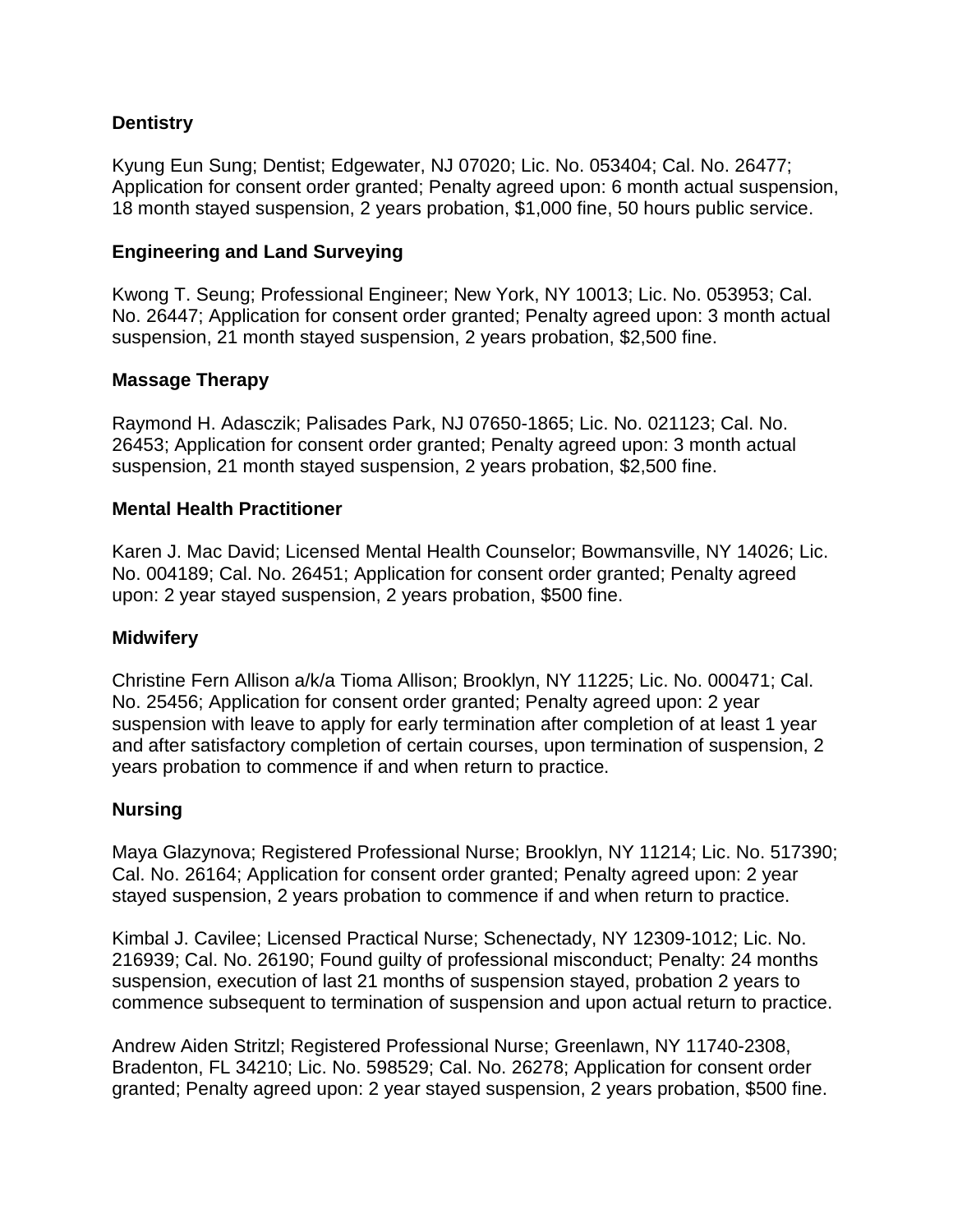Christina Sieracki; Registered Professional Nurse; Williamsville, NY 14221; Lic. No. 602047; Cal. No. 26354; Application for consent order granted; Penalty agreed upon: Indefinite actual suspension until fit to practice, upon termination of suspension, 2 years probation to commence upon return to practice, \$500 fine payable within 6 months.

Jadranka Popovich a/k/a Jadraka Popovic; Registered Professional Nurse; Carlisle, PA 17013; Lic. No. 618370; Cal. No. 26406; Application for consent order granted; Penalty agreed upon: 1 month actual suspension, 23 month stayed suspension, 2 years probation to commence if and when return to practice in State of New York, \$250 fine payable within 5 months.

Lauren Ann Douglas a/k/a Lauren Ann Lemos; Licensed Practical Nurse; Plattsburgh, NY 12901; Lic. No. 292684; Cal. No. 26422; Found guilty of professional misconduct; Penalty: \$500 fine, 2 years suspension, execution of suspension stayed, probation 2 years.

Paul Cohen; Licensed Practical Nurse, Registered Professional Nurse; New York, NY 10128; Lic. Nos. 070918, 281191; Cal. Nos. 26435, 26434; Application for consent order granted; Penalty agreed upon: Indefinite actual suspension until fit to practice, upon termination of suspension, 2 years probation to commence if and when return to practice.

Kathleen A. Christofaro; Licensed Practical Nurse, Registered Professional Nurse; Pine City, NY 14871; Lic. Nos. 141887, 595860; Cal. Nos. 26441, 26442; Application for consent order granted; Penalty agreed upon: 2 year stayed suspension, 2 years probation, \$500 fine.

Krysta M. Logsdon; Registered Professional Nurse; Holley, NY 14470; Lic. No. 599221; Cal. No. 26487; Application for consent order granted; Penalty agreed upon: Indefinite actual suspension until fit to practice, upon termination of suspension, 2 years probation to commence upon return to practice, \$500 fine.

Melody J. Gerwin; Licensed Practical Nurse; Valley Falls, NY 12185-0141; Lic. No. 130876; Cal. No. 26510; Application for consent order granted; Penalty agreed upon: 1 month actual suspension, 23 month stayed suspension, 2 years probation.

## **Pharmacy**

Evan A. Kowal a/k/a Evan A. Fleischman; Pharmacist; Rochester, NY 14620; Lic. No. 051824; Cal. No. 26475; Application for consent order granted; Penalty agreed upon: 1 year stayed suspension, 1 year probation, \$500 fine.